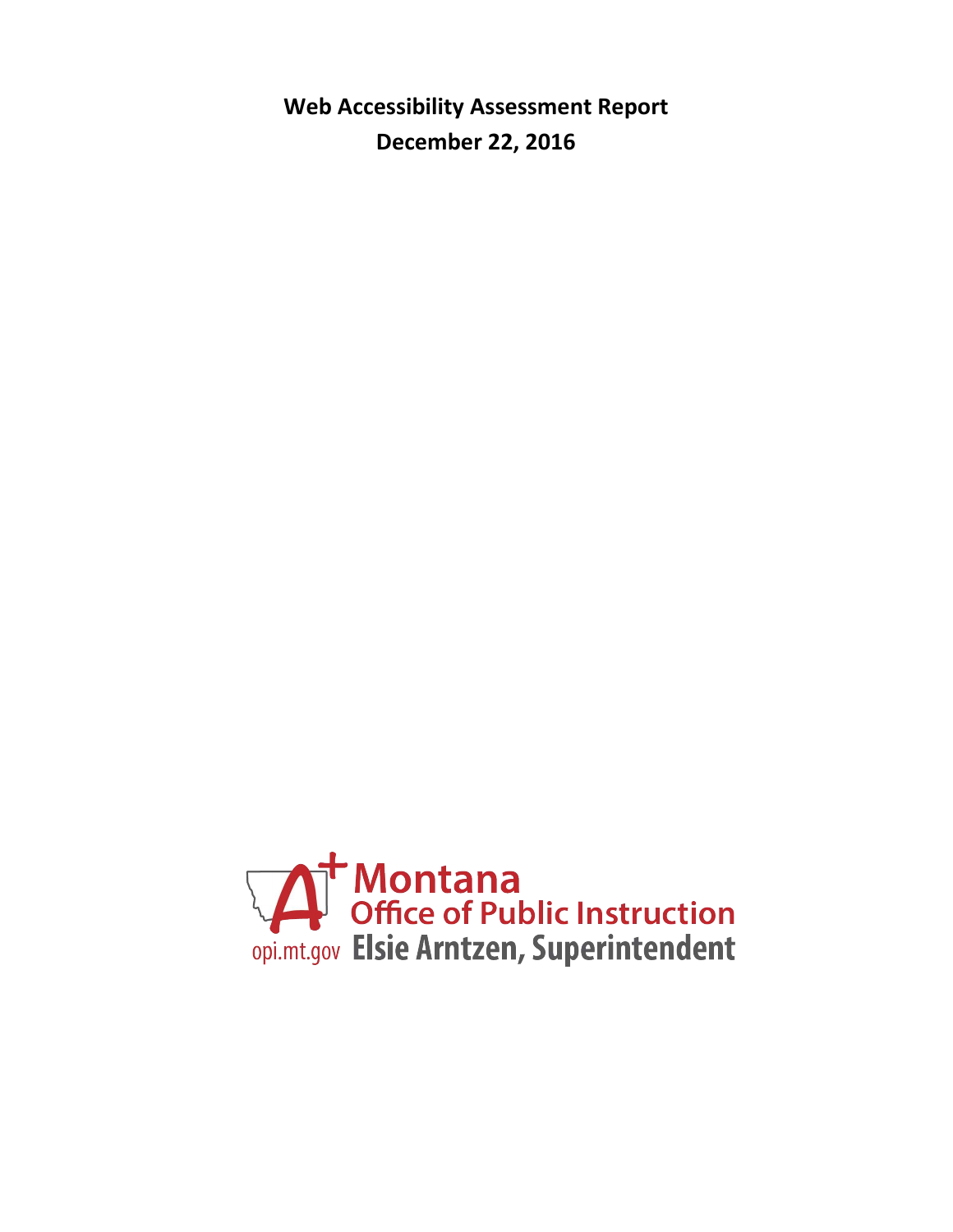# **Executive Summary**

Per the Resolution Agreement signed with the Office of Civil Rights on August 24, 2016, the Montana Office of Public Instruction (OPI) completed an accessibility assessment of its website at [www.opi.mt.gov.](http://www.opi.mt.gov/) The website was measured against the Benchmarks for Measuring Accessibility determined by the World Wide Web Consortium's (W3C's) Web Content Accessibility Guidelines (WCAG) 2.0 Level AA and the Web Accessibility Initiative Accessible Rich Internet Applications Suite (WAI-ARIA) 1.0 for web content and functionality. The overall results contained in the Web Accessibility Assessment Report show the website is generally accessible to those with disabilities. Averaging accessibility scores for webpages reviewed with an automated tool, as well as individual reviewers, indicates that 78.5% of the web content is accessible, while 21.5% needs to be addressed to improve accessibility. The following report provides a detailed look at assessment methodology, design, and results that will guide changes to improve accessibility of the OPI's online content and functionality.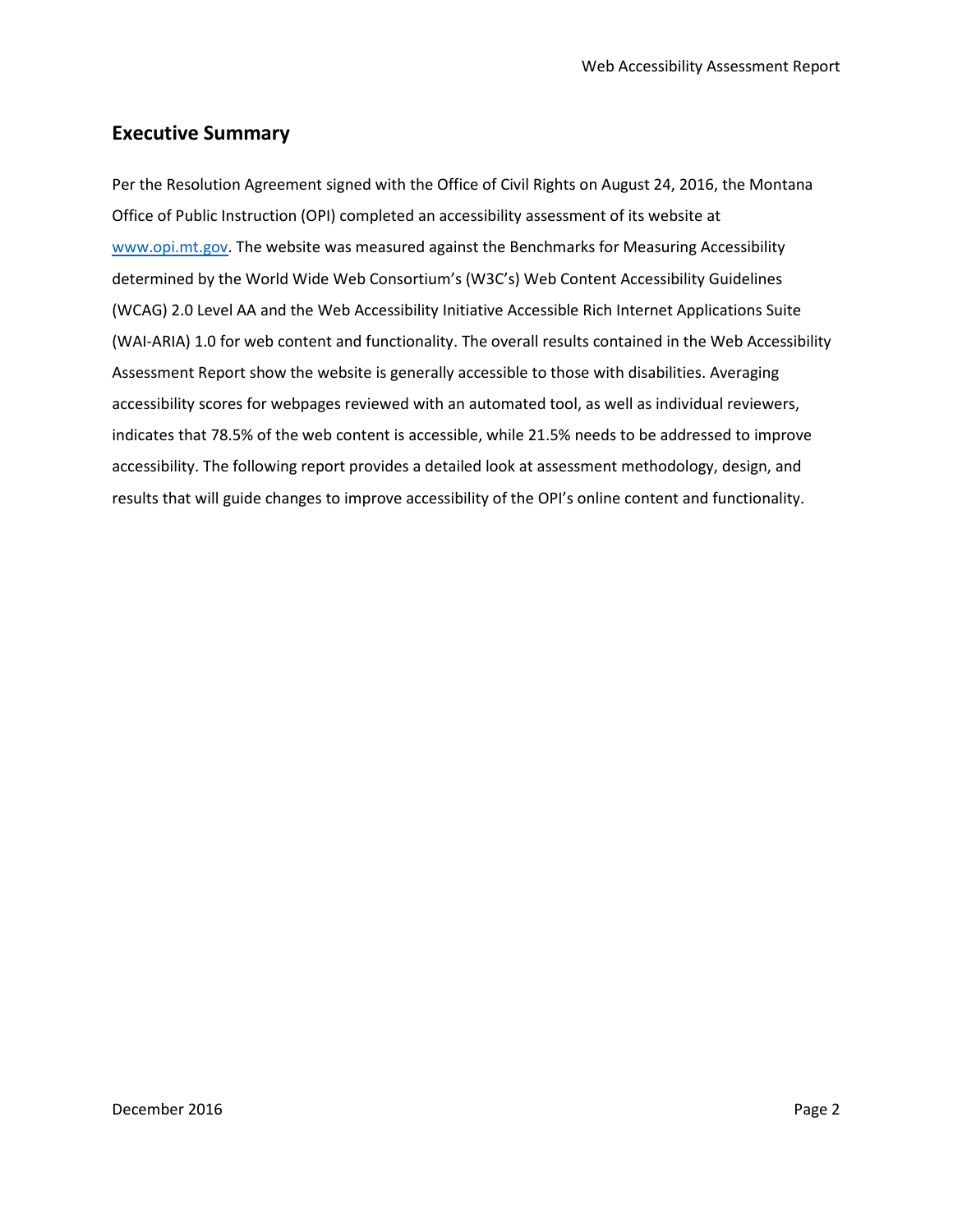# **Table of Contents**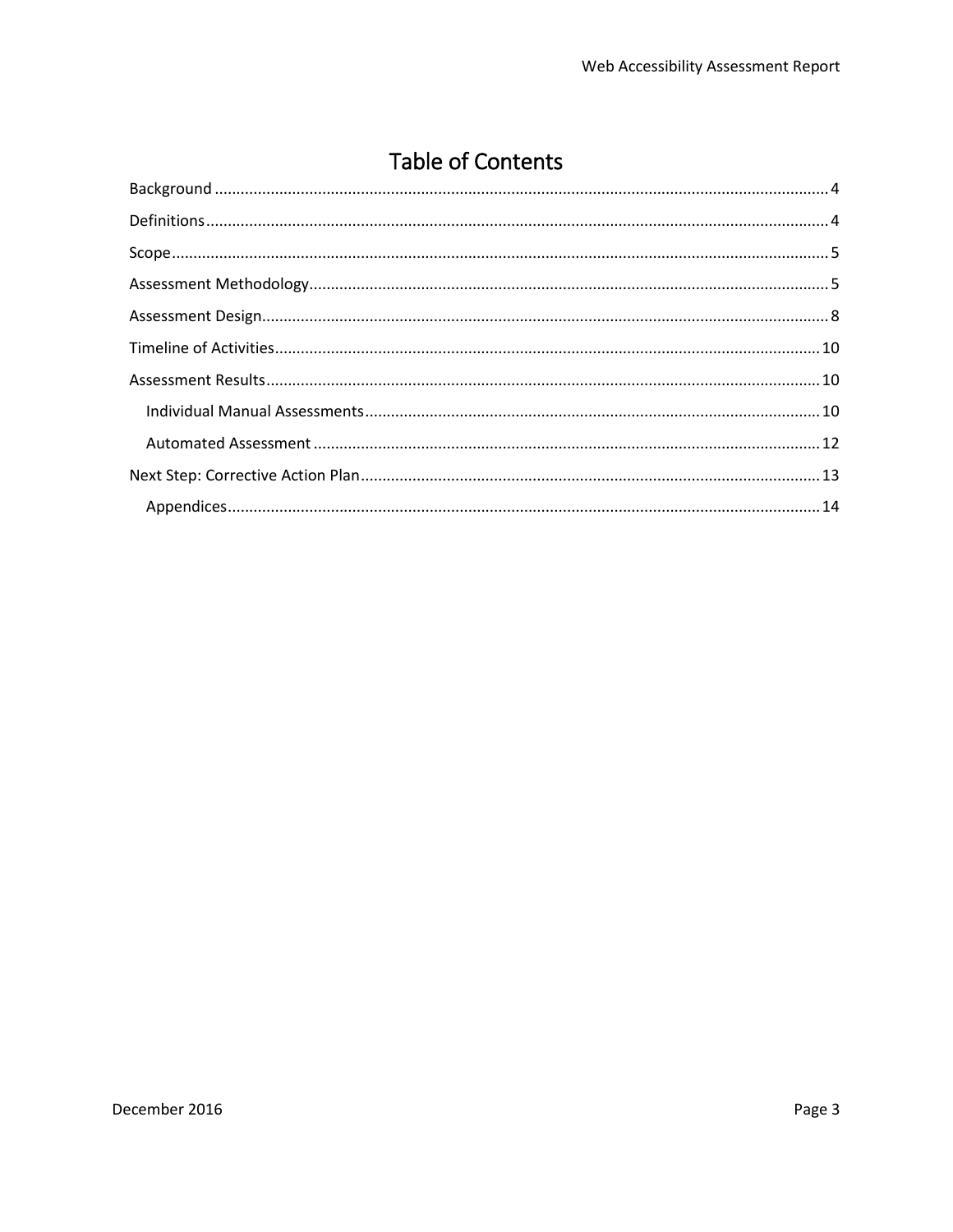# <span id="page-3-0"></span>**Background**

In June of 2016, the Montana Office of Public Instruction (OPI), received notice of a complaint from the United States Department of Education's Office for Civil Rights (OCR). The OCR summarized the complaint as follows:

> OCR received a Complaint of disability discrimination against the University of Montana on May 16, 2016 (OCR Reference No. 10161224). The Complaint alleged that the OPI is discriminating on the basis of disability, because certain pages on its website are not accessible to persons with disabilities, including the Indian Education for All videos webpage at [http://opi.mt.gov/Programs/IndianEd/IEFAVideo.html#gpm1\\_1.](http://opi.mt.gov/Programs/IndianEd/IEFAVideo.html#gpm1_1) OCR will resolve this complaint in accordance with applicable laws and policies.

On August 24, 2016, the OPI entered into a Resolution Agreement with the Office for Civil Rights.

This assessment report is prepared in accordance with Resolution Agreement Item 3 Assessment which

states as follows:

### 3. Assessment:

By December 31, 2016, Montana OPI will conduct an assessment of its website, including, but not limited to the home page, and all subordinate pages, to determine the specific portions, including online content and functionality developed by, maintained by, or offered through a third party vendor or an open source on behalf of the Benchmarks for Measuring Accessibility set out above [World Wide Web Consortium's (W3C's) Web Content Accessibility Guidelines (WCAG) 2.0 Level AA and the Web Accessibility Initiative Accessible Rich Internet Applications Suite (WAI-ARIA) 1.0 for web content], unless Montana OPI receives prior permission from OCR to use a different standard as a benchmark. The personnel conducting the Assessment will have sufficient knowledge and experience in website accessibility to carry out all related tasks, including development of a proposed Corrective Action Plan. During the Assessment, Montana OPI will seek input regarding the accessibility of its website from persons knowledgeable about website accessibility, including employees, parents, students, and members of the public with disabilities.

### <span id="page-3-1"></span>**Definitions**

Assistive technology refers to the software people with disabilities use to interact with the web.

Benchmarks for Measuring Accessibility refer to the World Wide Web Consortium's (W3C's) Web Content Accessibility Guidelines (WCAG) 2.0 Level AA and the Web Accessibility Initiative Accessible Rich Internet Applications Suite (WAI-ARIA) 1.0 for web content and functionality.

December 2016 **Page 4** Page 4 Page 4 Page 4 Page 4 Page 4 Page 4 Page 4 Page 4 Page 4 Page 4 Page 4 Page 4 Page 4 Page 4 Page 4 Page 4 Page 4 Page 4 Page 4 Page 4 Page 4 Page 4 Page 4 Page 4 Page 4 Page 4 Page 4 Page 4 Pag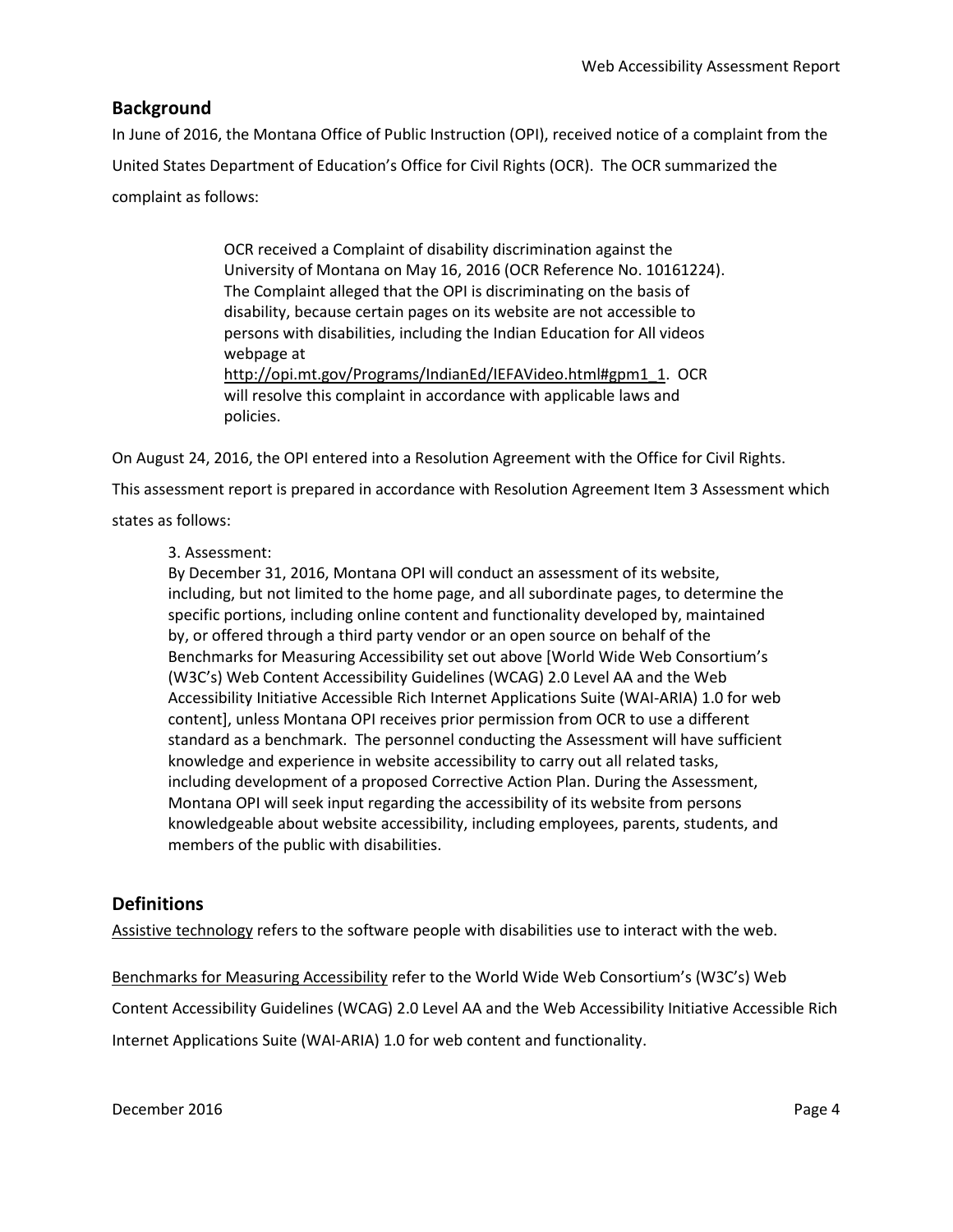# <span id="page-4-0"></span>**Scope**

 $\overline{\phantom{a}}$ 

The accessibility assessment includes the Montana OPI's website, accessible a[t www.opi.mt.gov](http://www.opi.mt.gov/) as outlined by the OPI's Website Policy, 7.3.02.

### <span id="page-4-1"></span>**Assessment Methodology**

The OPI formed an internal Leadership Team comprised of staff responsible for the broader management of OPI's online communication and agency operations to oversee the process of ensuring the OPI website works to meet and adhere to the Benchmarks for Measuring Accessibility.

The Leadership Team included the following individuals:

- Ann Gilkey, Legal Counsel
- Madalyn Quinlan, Chief of Staff
- Emilie Ritter-Saunders, Communications Director
- Frank Podobnik, Director of Special Education
- Jim Gietzen, Director of IT
- Michael Sweeney, IT Systems Development Bureau Chief
- Tara Steinke, Web Accessibility Project Manager
- Alison O'Neil, Office Manager

One of the group's first decisions was the determination that a representative sample of webpages would be used to complete the website assessment. The methodology determined by the Leadership Team adhered to W3C's recommendation of developing a reliable strategy for selecting a representative sample of web pages when the size of the website prevents evaluating every page.<sup>[\[1\]](#page-27-0)</sup> The OPI website contains 4,000 plus pages of content, with an additional 14,000 instances of other types of content, rendering a 'page-by-page' assessment extremely time consuming.<sup>[1](#page-4-2)</sup> Furthermore, OPI's standard web page template exhibits little variation in how content is conveyed and how each webpage functions for the user. Deviations from the agency's template are minimal and accounted for in the assessment design explained in the section below.

<span id="page-4-2"></span>December 2016 **Page 5** Page 5 <sup>1</sup> The 14,000 types of other content includes PDFs, Microsoft Word documents, Microsoft Excel documents, Microsoft PowerPoint presentations, and videos.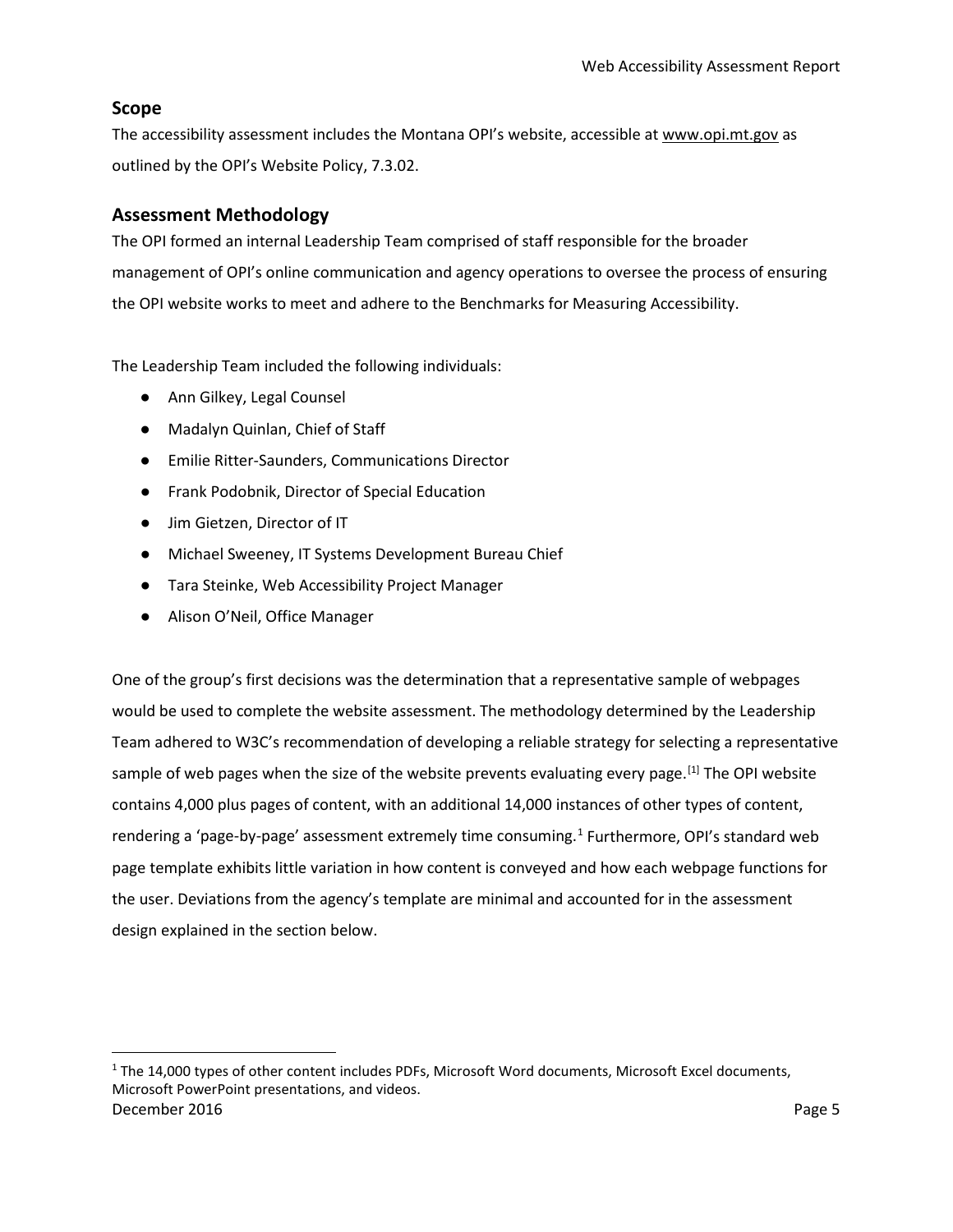It was also important to the Leadership Team to measure actual website usability as recommended by the W3C's Introduction to Understanding WCAG 2.0.<sup>[2]</sup> This recommendation supports finding out how well people could use the OPI website to access content. Individual reviews, or manual assessments, were conducted by individuals knowledgeable of accessibility, as well as familiar with using computer or web-based assistive technologies to engage with content. The assessment involved a broad range of participants, including OPI employees, disability advocates, assistive technology users and experts, parents, and members of the public with disabilities.

#### The following eight individuals conducted a manual assessment:

#### Sarah Eyer

Sarah Eyer, MS Ed, has been a regular education teacher, special education teacher, OPI monitor, and is currently an Outreach Consultant for the Montana School for the Deaf and Blind. Sarah has also served as President of the Montana Council for Exceptional Children, and Chair of the State Special Education Advisory Panel. Her real education and experience came from raising three sons, two of whom were exited from IEPs when they were in high school.

#### Travis Hoffman

Travis Hoffman, Advocacy Coordinator at Summit Independent Living in Missoula, has been a part of Montana's disability movement since 2000. He attended the University of Montana earning a Bachelor's of Social Work degree in 2006. During this time, Travis served as President of the Alliance for Disability and Students of the University of Montana from 2001-2002, and served on the Governing Board for the National Youth Leadership Network from 2001-2006. Currently, he is a board member for Disability Rights Montana, a member of the Montana Health Coalition, the Community First Choice Development and Implementation Council, and has presented at numerous national, state, and local conferences about disability issues.

#### Tami Hoar

Tami Hoar discovered her passion for advocating and working with people with disabilities while in part of a junior high youth group. She transferred that passion into a long career in the disability service community following high school and recently finished a BA in Communication Studies with a Minor in Nonprofit Administration. Tami spent 10 years with the Montana Independent Living Project before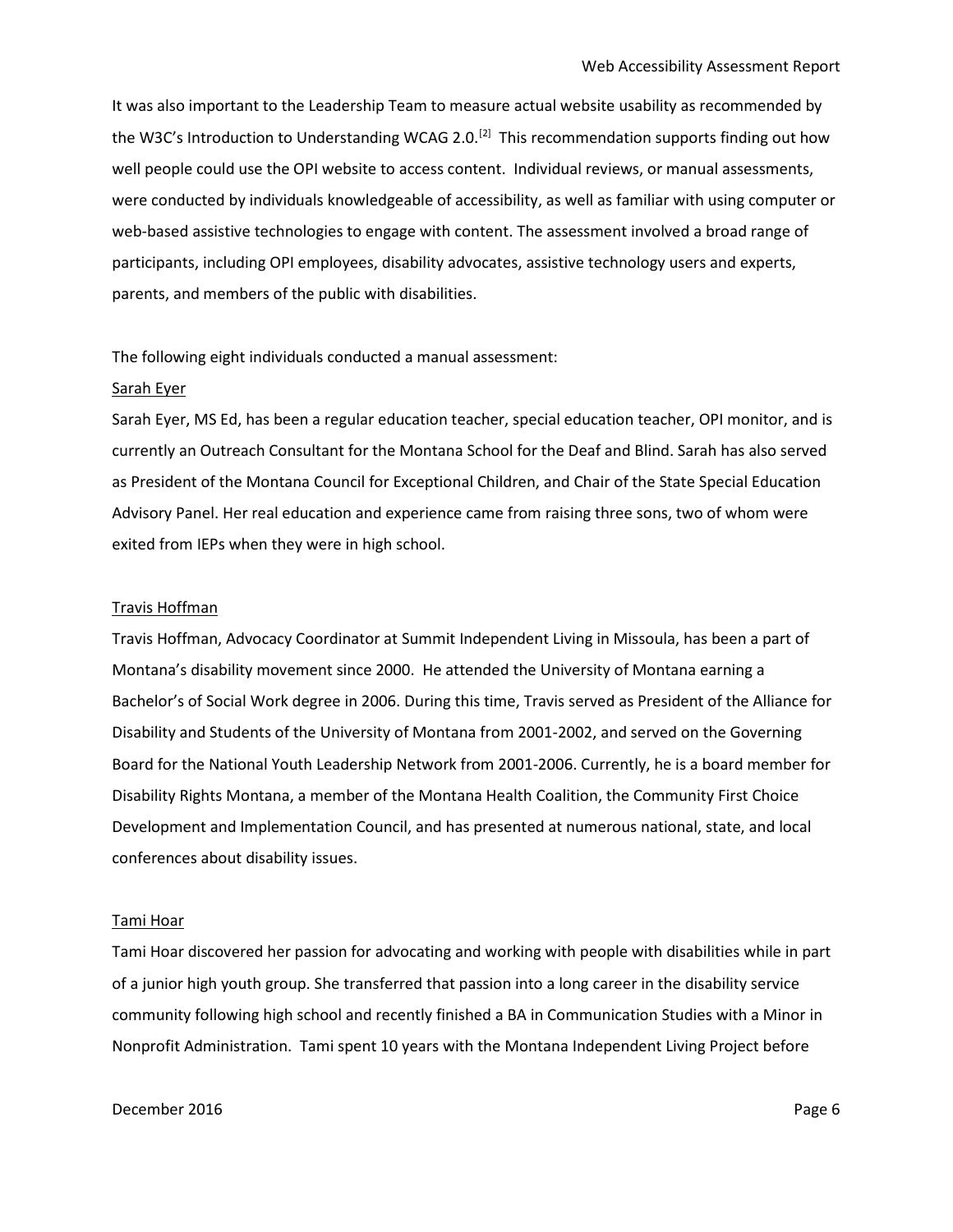leaving to become the Executive Director at Living Independently for Today & Tomorrow. She is currently serving her third term on the board for the National Council on Independent Living.

#### Paul Suptic

Paul Suptic is the Assistive Technology Specialist for Blind and Low Vision Services at the Department of Public Health and Human Services (DPHHS). He works with counselors and clients in assessing hardware and software for their vocational rehabilitation needs. Paul also regularly assesses DPHHS webpages as part of the agency's commitment to web accessibility and assists other departments with accessibility requests.

#### Terrel Armstrong

Terrel has spent the last five years as the Accessibility Specialist in the Rural Institute at the University of Montana, Missoula. Previously, Terrel worked for 12 years in online project management, web design and planning. In her current position, Terrel specializes in developing and designing accessible documents, websites, and print media. She has extensive experience in digital arts software including Illustrator and Adobe Creative Suite 6, in addition to experience programming in HTML5 and working within WordPress.

#### Francisco Román

Originally from Puerto Rico, Francisco Román has been working with students with disabilities since 1981 and students with deaf-blindness since 1990. With over 20 years of experience as the OPI Deaf-Blind Specialist, Francisco has also worked with students with severe and multiple disabilities including visual impairment, cognitive delay, and behavior challenges. Most currently, Francisco provides support for special education teachers, family support specialists, doctors, and parents to provide visual evaluations and guidance for services that can better serve students.

#### Shyla Patera

Independent Living Specialist Shyla Patera works for North Central Independent Living Services (NCILS) located in Black Eagle, Montana. Shyla received her Bachelor of Arts in Political Science in 1993 and has experience as a disability mentor, VISTA volunteer, an Americorps classroom tutor, and an after school tutor. As a Montanan with a disability, Shyla provides support for NCILS clients to strive in their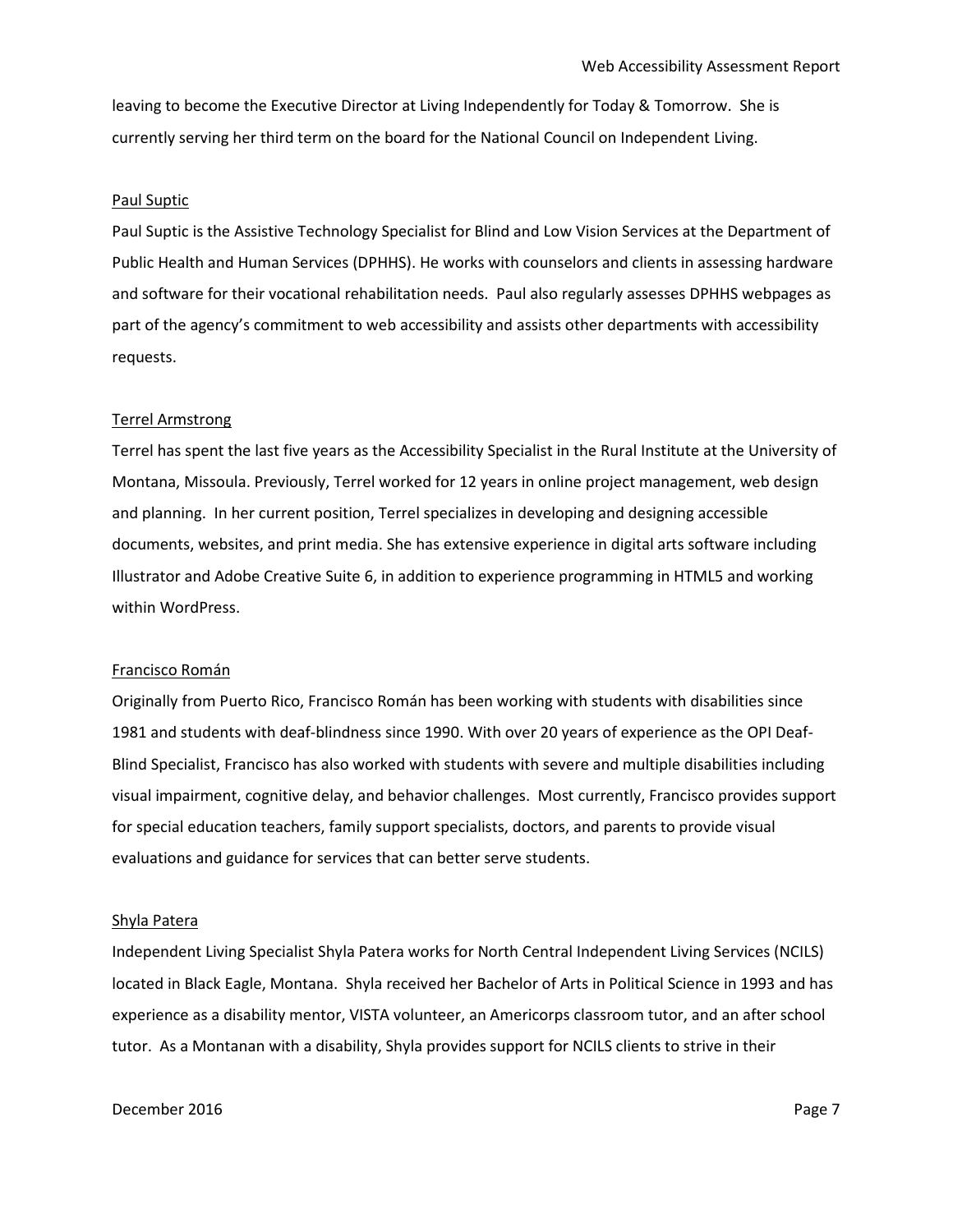communities and maximize independence. She also teaches advocacy skills, provides policy and technical assistance, and works to promote accessible communities throughout Montana.

#### Melissa Kase

Melissa Kase lost her vision due to complications from Type 1 Diabetes, to a disease known as Diabetic Retinopathy. After losing her vision, she attended the West Evans Rehabilitation Center for the Blind and learned how to use technology for the visually impaired, specifically Java Access with Speech or JAWS. After returning from the rehabilitation center, Melissa earned a degree in Human Services from Montana State University-Billings. In the 13 years since she lost her vision, JAWS has allowed Melissa to be almost completely independent while working at Parents Let's Unite for Kids, as she helps families with special needs children in navigating through the Montana school system.

In addition to individual user assessments, a secondary review of pages was completed using a web accessibility evaluation tool. Whereas individual assessments provide accessibility information based on accessibility through usability, an automated evaluation specifically references accessibility criteria from WCAG Success Criteria at levels A, AA and AAA. It organizes and provides feedback within a framework that indicates exactly where issues are and how they can be remedied. Together with individual manual assessments, it provided a more complete picture of accessibility and usability on the OPI's website.

#### <span id="page-7-0"></span>**Assessment Design**

The representative sampling of OPI web pages included 80 pages, which are listed in Appendix A. The following considerations were made when selecting the representative sample of pages to be reviewed.

- 1. Content Originator
	- a. Pages were selected from all OPI Divisions, to account for content differences between the type of information shared and communicated, including Accreditation & Educator Preparation, Assessment, Central Services, Content Standards and Instruction, Career & Technical Education, Educator Licensure, Educational Opportunity and Equity, Health Enhancement, Indian Education, Information Technology, Measurement & Accountability, School Finance, Special Education, and the Office of the Superintendent.
- 2. Level of Access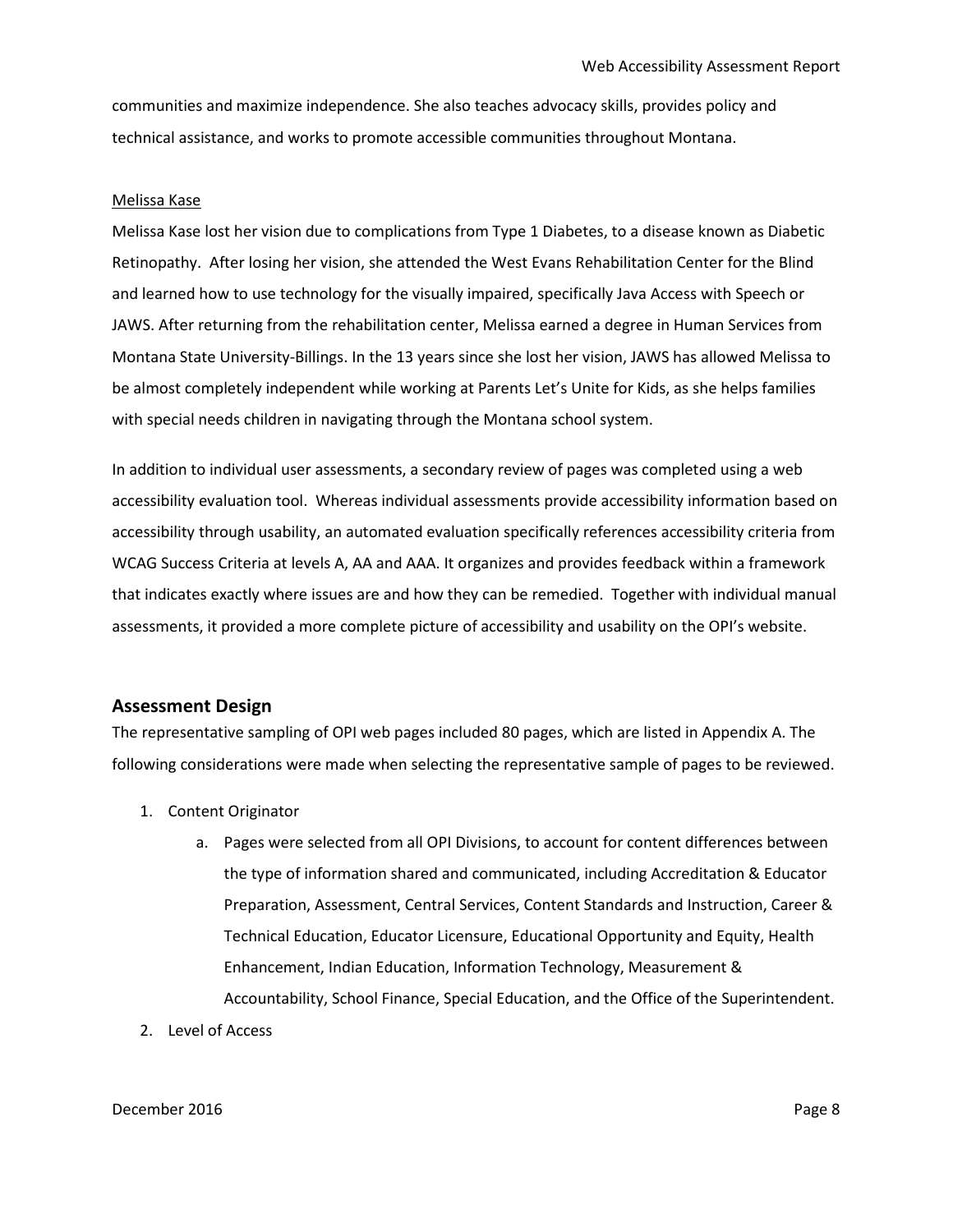a. The OPI website has three levels of pages. The level refers to the number of clicks required to reach the page desired, with Level 1 requiring one click, Level 2 requiring two clicks, etc. Level 1 and 2 comprise the bulk of content shared by the OPI, so represent a larger percentage of the overall pages reviewed. The breakdown is represented in the table below.

### **Percentage of Pages Reviewed**

| Level 1 | Level 2 | Level 3 |
|---------|---------|---------|
| 40%     | 46%     | 14%     |

- 3. Content Type
	- a. The pages selected represented all types of file content included on the OPI website including documents, images, media, and native html page text.

The website reviewers were asked to assess pages according to an accessibility questionnaire aligned to the Benchmarks for Measuring Accessibility. The questionnaire evaluated whether each webpage was perceivable, operable, understandable, and robust.[2](#page-8-0) Questions asked of the reviewers centered on the larger ideas represented in the W3C's WCAG Level AA and WAI-ARIA guidelines including color management, web page structure, HTML semantics, link management, text alternatives, keyboard operability, and focus management.<sup>[3](#page-8-1)</sup>

To draft the questionnaire, Web Accessibility Project Manager, Tara Steinke met weekly with the OPI's Computer Systems Analyst Robert Hoffman, who was previously employed as a Disability Special Emphasis Program Manager for the VA Montana US Department of Veterans Affairs. These meetings identified the key web accessibility questions that needed to be asked. Additionally, Department of Public Health and Human Services Accessibility Specialist Paul Suptic and Web Services Administrator Sue Ann Tack were also consulted to provide input on the questionnaire and overall process.

<span id="page-8-1"></span>December 2016 **Page 9**  $3$  The OPI conducted an random, preliminary review of selected types of content immediately after the agreement with OCR was signed. This preliminary review highlighted that the majority of the agency website's PDFs, documents created using Microsoft Office products, and media files did not meet Level AA Accessibility guidelines. As a result, the OPI was actively remediating or officially planning the remediation at the time of this assessment. See the Corrective Action Plan for full details.

<span id="page-8-0"></span><sup>&</sup>lt;sup>2</sup> The Website Accessibility Check Questionnaire can be viewed in Appendix B.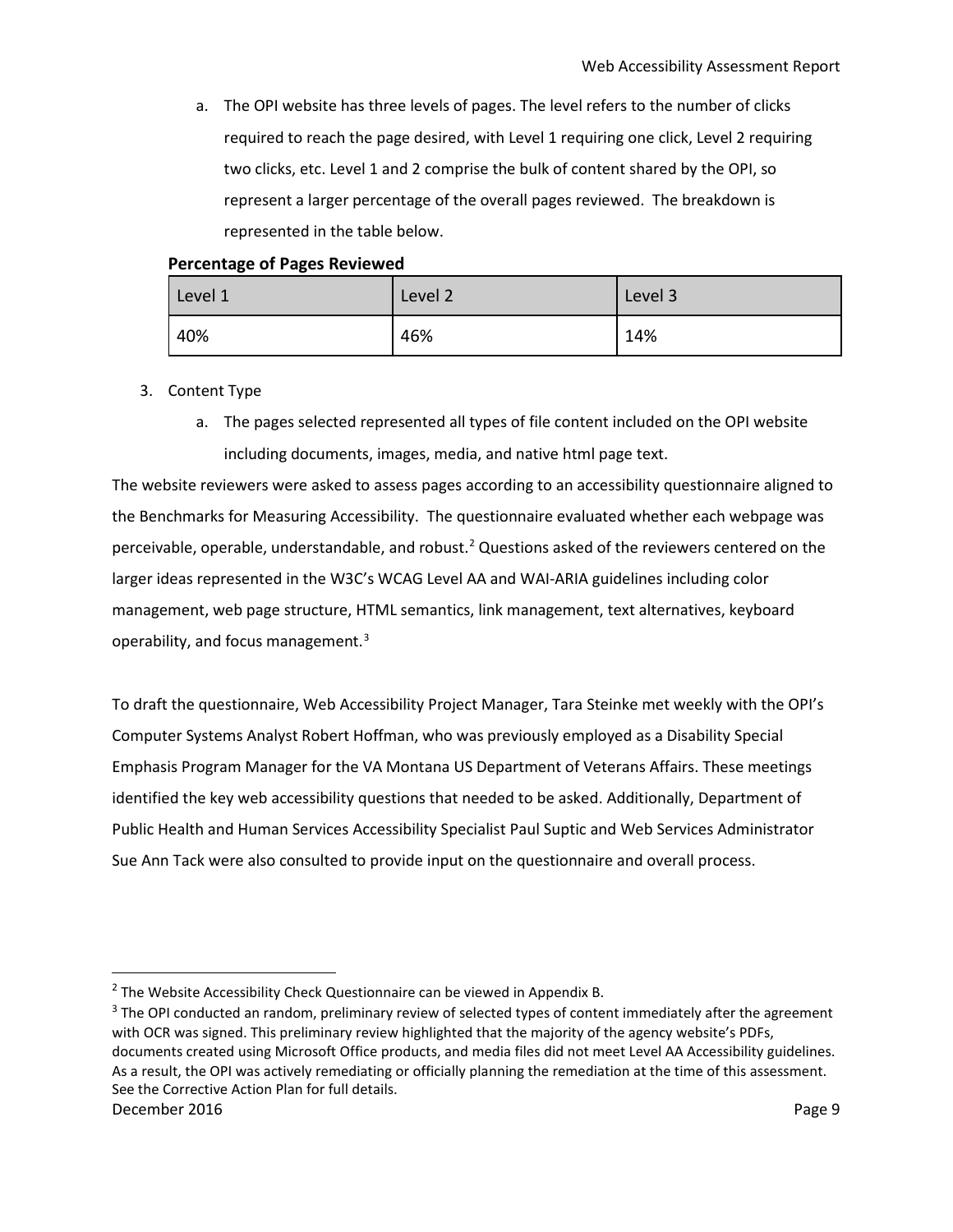The second portion of the assessment involved testing OPI webpages using the automated web accessibility tool, Tenon.io. Tenon.io was selected from the W3C's List of Web Accessibility Evaluation Tools because of its identification of issues according to the WCAG Success Criteria at levels A, AA and AAA, its description of issues with page location, and the "pass/fail" percentage provided for each page.<sup>[3]</sup> To control variability, the assessment was completed using the same pages reviewed by the individual reviewers.

### <span id="page-9-0"></span>**Timeline of Activities**

- Leadership Team selected webpage reviewers for assessment, 9/2016.
- The Website Accessibility Check Questionnaire was developed in consultation with Systems Development Bureau Staff, and DPHHS Accessibility Specialist and Web Services Administrator, 9/2016.
- The questionnaire was distributed to eight reviewers, 9/27-9/29/2016.
- Completed questionnaires were received from reviewers, and recorded and analyzed, 10/5/2016 - 12/07/2018.
- Project Manager completed an automated review of webpages using Tenon.io software, 11/20/2016.
- The Corrective Action Plan was drafted with IT Division Administrator Jim Gietzen, Systems Development Bureau Chief, Michael Sweeney, and Computer Systems Analyst Rob Hoffman, 12/2016.
- Leadership Team reviewed the Assessment results and approved the Corrective Action Plan, 12/2016.

### <span id="page-9-1"></span>**Assessment Results**

### <span id="page-9-2"></span>**Individual Manual Assessments**

The individual assessments provided a measure of accessibility and usability across a variety of content on the selected pages. Reviewers used a variety of devices, internet browsers, and assistive technology to provide feedback on webpage accessibility.

December 2016 **Page 10** The graph below demonstrates the percentage of pass versus fail scores for each question across the 80 tested pages. Removing the features that were 100% failing (ability to skip navigation) and 100% passing (no flashing content and video files with text descriptions), the top three issues include low-contrast and hard to distinguish colors, charts and graphs without alternate text, and images without tags. Each of these issues was raised in at least 30% of pages reviewed. Issues related to straightforward and easy navigation, text descriptions for links, and images with text presenting information were identified in approximately 25% of pages reviewed.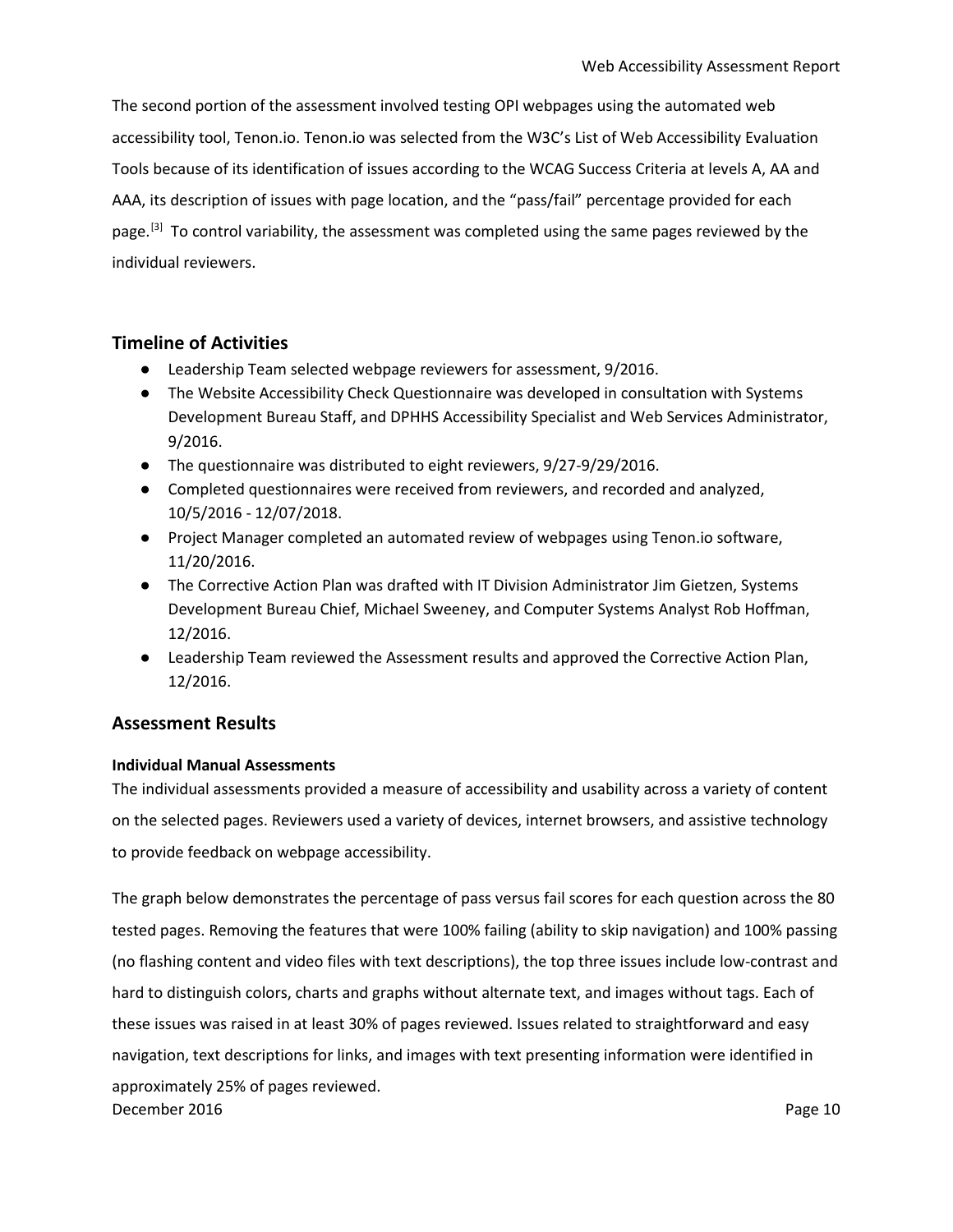| <b>Criteria</b>                                              | Pass | Fail |
|--------------------------------------------------------------|------|------|
| 1. Skip navigation is available                              | 0%   | 100% |
| 2. Content is presented in meaningful order                  | 96%  | 4%   |
| 3. Text is clear and readable                                | 82%  | 18%  |
| 4. Good use of color                                         | 47%  | 53%  |
| 5. Provides navigation without mouse                         | 78%  | 22%  |
| 6. Page structure provides for straightforward<br>navigation | 79%  | 21%  |
| 7. Keyboard allows for logical flow                          | 93%  | 7%   |
| 8. Absence of distracting flashes                            | 100% | 0%   |
| 9. All links have text description                           | 75%  | 25%  |
| 10. All images have tags                                     | 65%  | 35%  |
| 11. Images with text are not used to present info            | 75%  | 25%  |
| 12. All video files have text descriptions                   | 100% | 0%   |
| 13. Charts and graphs provide alt description                | 56%  | 44%  |
| Average across all criteria                                  | 73%  | 27%  |

Reviewers were also asked to identify and comment on features and functions on the website that prevented them from fully interacting with content. This user feedback identified issues from page to page, but the following four issues were most frequently referenced as needing remediation:

- Contrast and text size
- Navigation, specifically dropdown menu navigation
- Text descriptions for all links and videos
- Responsiveness of site, ability to resize without losing content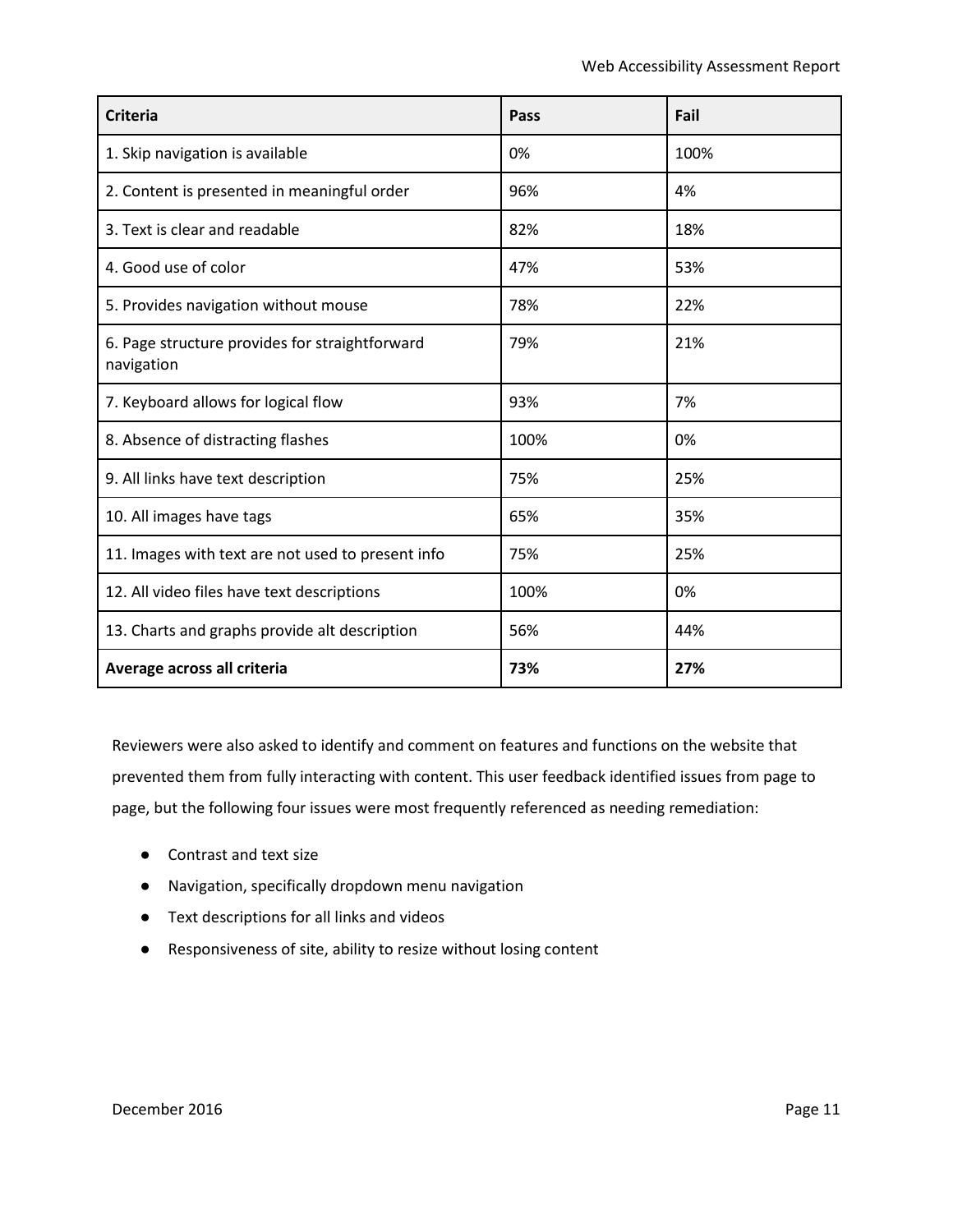### <span id="page-11-0"></span>**Automated Assessment**

As previously mentioned, Tenon.io was selected as the evaluation tool because of its identification of specific issues tied to accessibility criteria.<sup>[4](#page-11-1)</sup> The tool provides an analysis that references the principles of WCAG 2.0 (perceivable, operable, understandable, robust) as well as the levels (A, AA, and AAA).

The automated assessment relied on the same representative sample used for the manual assessments and indicated a 'pass/fail' percentage across all the tested features.<sup>[5](#page-11-2)</sup> The average pass/fail score was 84%/16%. The highest score was 92% (for four of the pages tested), while two of the least accessible pages were 20% and 23% failing. The majority of the pages contained 81-89% passing content and 11- 19% failing content.

| Level - Principle  | <b>WCAG Criteria Tested</b>    | <b>Percentage Fail</b> | <b>No. of Issues</b> |
|--------------------|--------------------------------|------------------------|----------------------|
| A - Perceivable    | 1.1.1 Non-text Content         | 14%                    | 202                  |
| A - Perceivable    | 1.3.1 Info & Relationships     | 49%                    | 724                  |
| A - Perceivable    | 1.3.2 Meaningful Sequence      | 3%                     | 45                   |
| A - Perceivable    | 1.4.5 Images of Text           | 0%                     | 1                    |
| A - Operable       | 2.1.1 Keyboard                 | 0%                     | 7                    |
| A - Operable       | 2.4.1 Bypass Blocks            | 0%                     | 1                    |
| AAA - Operable     | 2.4.10 Section Headings        | 21%                    | 302                  |
| A - Operable       | 2.4.4 Link Purpose in Context  | 23%                    | 339                  |
| AAA - Operable     | 2.4.9 Link Purpose (Link Only) | 23%                    | 339                  |
| A - Understandable | 3.1.1 Language of Page         | 3%                     | 46                   |
| A - Understandable | 3.3.2 Labels or Instructions   | 3%                     | 44                   |
| A - Robust         | 4.1.1 Parsing                  | 4%                     | 55                   |
| A - Robust         | 4.1.2 Name, Role, Value        | 33%                    | 488                  |

The following issues breakdown was identified when cumulatively summed across all pages:

l

<span id="page-11-1"></span> $4$  See Appendix C for a specific list of criteria tested by the Tenon.io tool.

<span id="page-11-2"></span>December 2016 **Page 12** <sup>5</sup> A linked list of individual pages tested with "pass/fail" percentages can be found in Appendix D.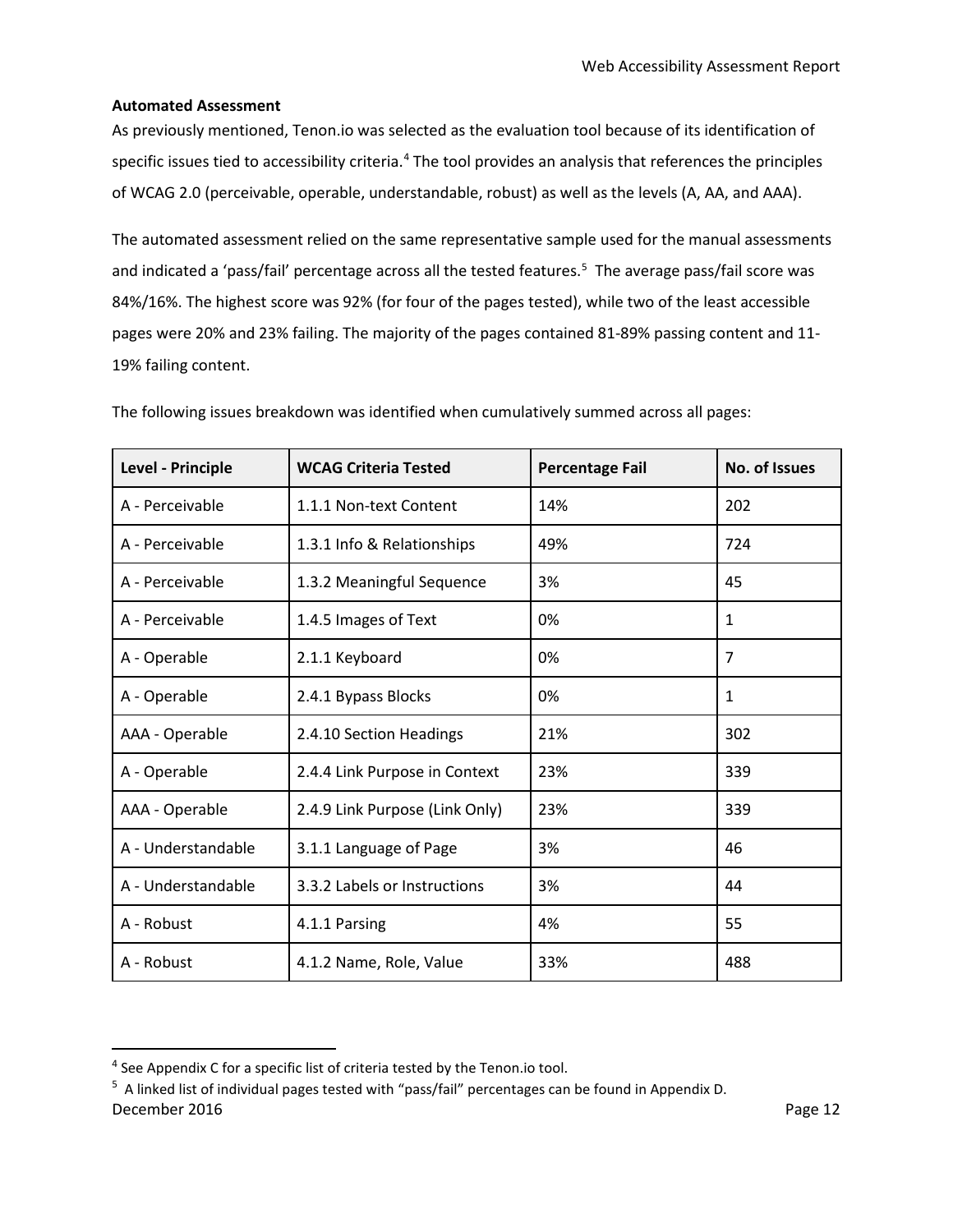# <span id="page-12-0"></span>**Next Step: Corrective Action Plan**

Based on the issues identified in the manual and automated web accessibility assessments, the Corrective Action Plan (CAP) outlines and prioritizes the timeline of activities the OPI will complete to remedy the issues. The CAP is submitted with this document.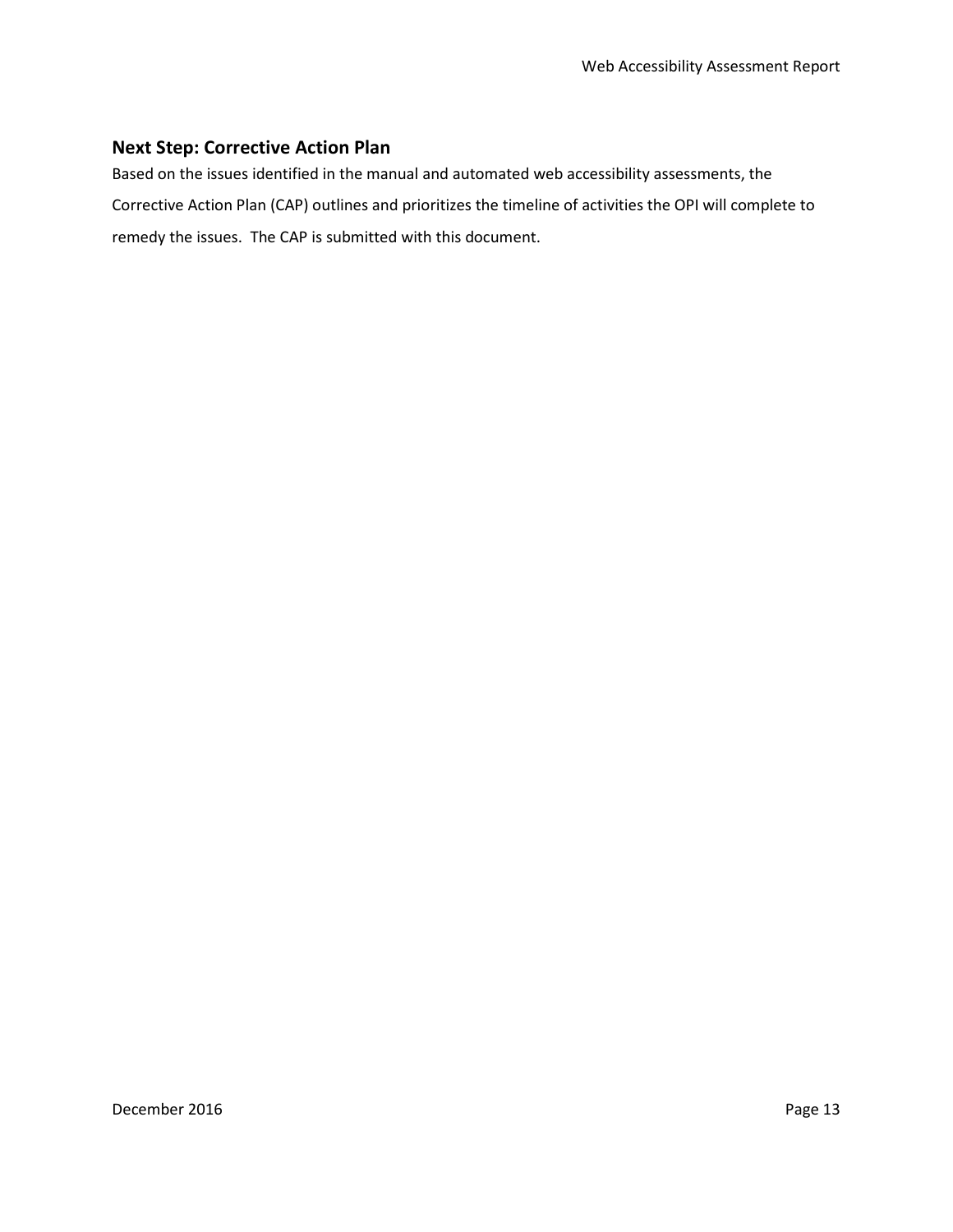# <span id="page-13-0"></span>**Appendices**

# **Appendix A - Webpages Tested**

| <b>Page Title</b>                                | <b>Address</b>                                                    |
|--------------------------------------------------|-------------------------------------------------------------------|
| <b>Advisory Panel</b>                            | http://opi.mt.gov/Programs/SpecialEd/Index.html#gpm1_2            |
| <b>AIM File Upload Templates</b>                 | http://opi.mt.gov/Reports-Data/AIM/#gpm1_3                        |
| <b>Assessment Conference</b>                     | http://opi.mt.gov/curriculum/MontCAS/#gpm1_9                      |
| <b>Big Sky Pathways</b>                          | http://opi.mt.gov/Programs/CTAE/CTE.html#gpm1_3                   |
| <b>Bully Free Montana</b>                        | http://opi.mt.gov/Programs/TitlePrgms/SafeSchools/bully.html      |
| <b>Centralized Services Division</b><br>Internal | http://opi.mt.gov/Finance-Grants/Index.html?gpm=1_3               |
| <b>Civil Rights</b>                              | http://opi.mt.gov/Resources/civilrights/                          |
| <b>Content Standards Revision</b>                | http://opi.mt.gov/Curriculum/CSI/index.html?gpm=1_2               |
| <b>CSIP</b>                                      | http://opi.mt.gov/Reports-Data/Index.html?gpm=1_5                 |
| <b>CSPD Regions</b>                              | http://opi.mt.gov/Programs/CSPD/#gpm1_4                           |
| <b>Deaf-Blind Resources</b>                      | http://opi.mt.gov/Resources/Deaf_Blind/index.html                 |
| Directory of Montana Schools                     | http://opi.mt.gov/Resources/Directory/Index.html#gpm1_1           |
| <b>Discounts for School</b>                      | http://opi.mt.gov/Resources/Index.html?gpm=1_7                    |
| E-Grants                                         | http://opi.mt.gov/Finance-Grants/Egrants/Index.html               |
| Early Childhood                                  | http://opi.mt.gov/Curriculum/EarlyChildhood/Index.html            |
| Early Childhood IDEA                             | http://opi.mt.gov/Programs/SpecialEd/Index.html?gpm=1_5           |
| <b>Educator Licensure</b>                        | http://opi.mt.gov/Cert/index.html                                 |
| <b>Election Resources</b>                        | http://opi.mt.gov/Finance-Grants/SchoolFinance/Index.html?gpm=1_6 |
| ELP                                              | http://opi.mt.gov/curriculum/MontCAS/#gpm1_6                      |

December 2016 **Page 14**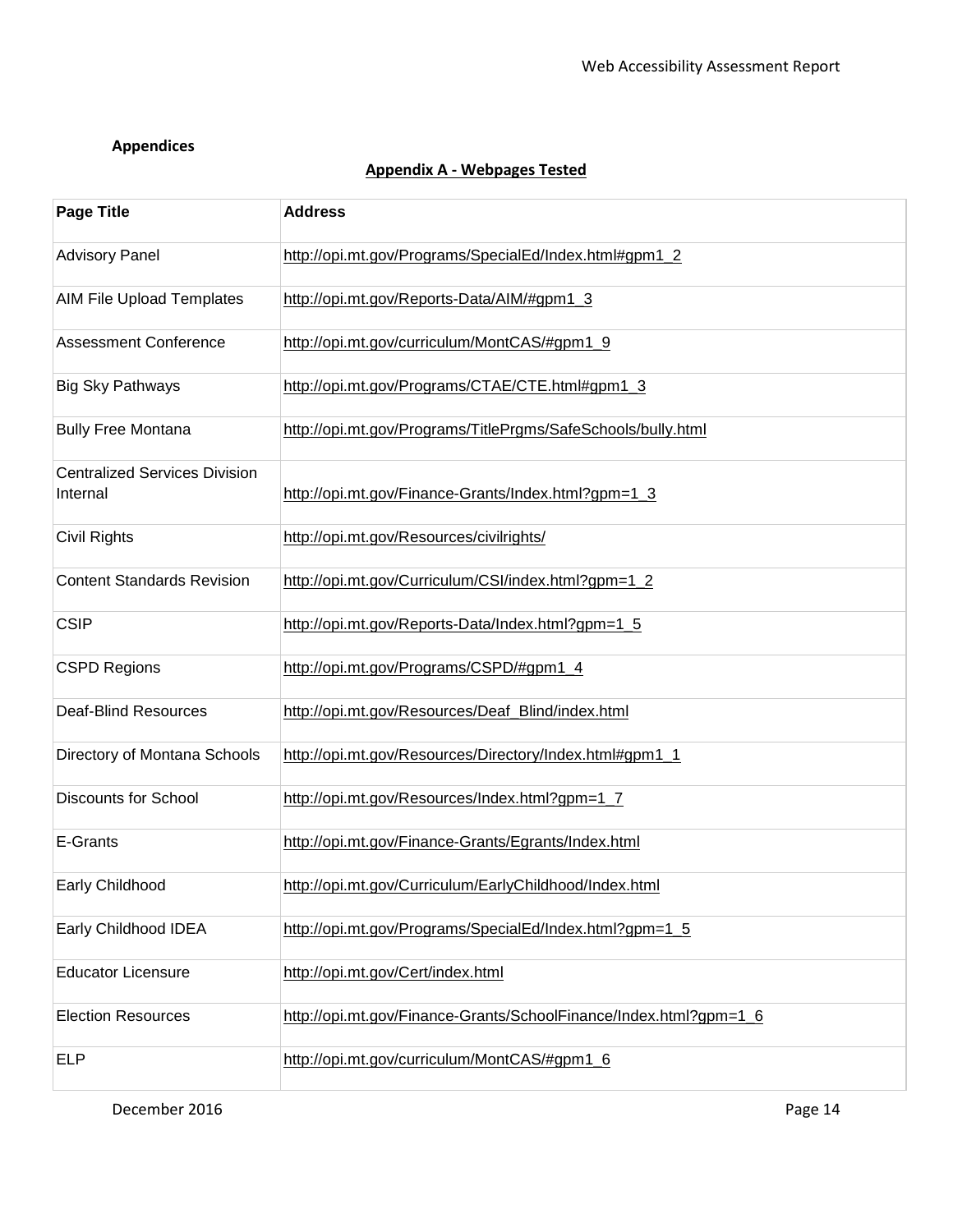| <b>ESEA Title Programs</b>                       | http://opi.mt.gov/Programs/TitlePrgms/Index.html                                    |
|--------------------------------------------------|-------------------------------------------------------------------------------------|
| <b>ESSA Plan Timeline</b>                        | http://opi.mt.gov/ESSA/Index.html#gpm1_2                                            |
| <b>Family and Community</b><br>Engagement        | http://opi.mt.gov/Programs/TitlePrgms/TItleIA/TItleIA.html#gpm1_5                   |
| FAQs                                             | http://opi.mt.gov/cert/FAQ/faq.html#lapsed                                          |
| Forms & Publications                             | http://opi.mt.gov/Finance-Grants/schoolfinance/Index.html?gpm=1_15#gpm1_9           |
| Fresh Fruit & Vegetable<br>Program               | http://opi.mt.gov/Programs/SchoolPrograms/School_Nutrition/FFVP.html                |
| <b>GEMS</b>                                      | http://opi.mt.gov/Reports-Data/Index.html?gpm=1_2#gpm1_7                            |
| <b>General Interest</b>                          | http://opi.mt.gov/curriculum/MontCAS/index.html?gpm=1_2                             |
| Gifted & Talented                                | http://opi.mt.gov/Programs/Gifted_AP/Index.html                                     |
| <b>GMM Legislation</b>                           | http://opi.mt.gov/graduation_matters/about.html?gpm=1_4                             |
| <b>Graduation Matters</b>                        | http://opi.mt.gov/graduation_matters/                                               |
| <b>Health Science Education</b>                  | http://opi.mt.gov/Programs/CTAE/hosa.html                                           |
| <b>Hearing Conservation Program</b>              | http://opi.mt.gov/Programs/SpecialEd/Index.html?gpm=1_8                             |
| <b>HiSet Options Program</b>                     | http://opi.mt.gov/Programs/CTAE/HiSET.html#gpm1_6                                   |
| IEFA                                             | http://opi.mt.gov/Programs/IndianEd/Index.html                                      |
|                                                  | IEFA Professional Development http://opi.mt.gov/Programs/IndianEd/Index.html#gpm1_6 |
| Indian Education Curriculum &<br>Resources - Art | http://opi.mt.gov/Programs/IndianEd/Curric.html#gpm1_2                              |
| <b>ITunes U</b>                                  | http://opi.mt.gov/Resources/iTunes/                                                 |
| K-12 Academic Standards                          | http://opi.mt.gov/Curriculum/CSI/AS.html                                            |
| K20 Data Project                                 | http://opi.mt.gov/Reports-Data/K20.html                                             |
| <b>Legal Division</b>                            | http://opi.mt.gov/Media_Center/Index.html#gpm1_7                                    |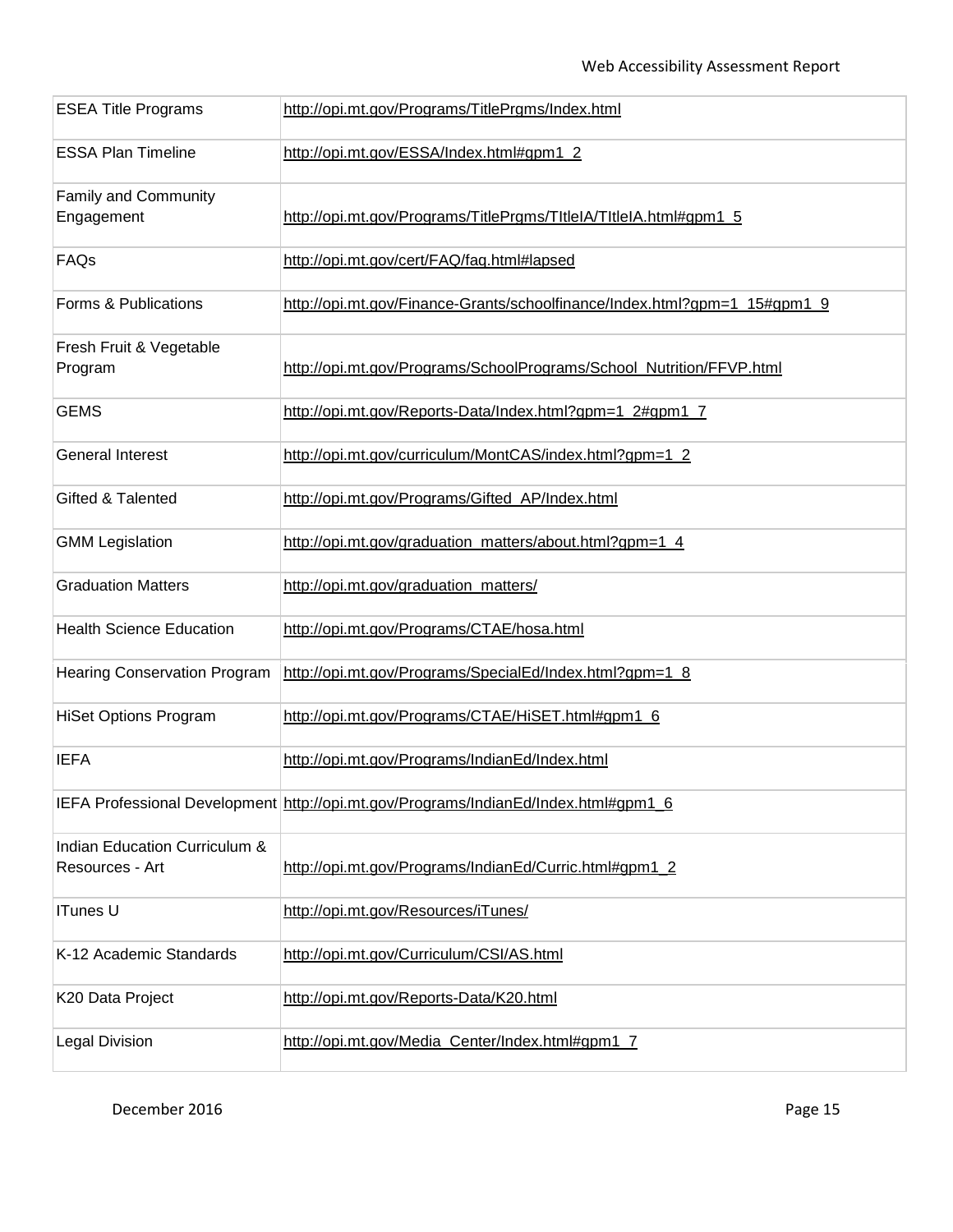| <b>MACIE</b>                       | http://opi.mt.gov/Programs/IndianEd/Index.html#gpm1_7                         |
|------------------------------------|-------------------------------------------------------------------------------|
| Mathematics                        | http://opi.mt.gov/curriculum/montcas/MCCS/index.php?gpm=1_3                   |
| <b>MBI Newsletters</b>             | http://opi.mt.gov/Programs/SchoolPrograms/MBI/index.html#gpm1 9               |
| <b>MBI Resources</b>               | http://opi.mt.gov/Programs/SchoolPrograms/MBI/MBI_Resources.html              |
| <b>MCCS - What Teachers Should</b> |                                                                               |
| Know                               | http://opi.mt.gov/curriculum/montcas/MCCS/index.php?gpm=1_3#gpm1_1            |
| Montana EPAS                       | http://opi.mt.gov/Programs/Accred/index.html?gpm=1_6                          |
| Montana ESEA Title I School        |                                                                               |
| Support                            | http://opi.mt.gov/Programs/TitlePrgms/SSoS.html                               |
| Montana School Crossing            |                                                                               |
| Guards                             | http://opi.mt.gov/Streamer/CrossingGuards/Index.html                          |
| <b>Montana Striving Readers</b>    |                                                                               |
| Project                            | http://opi.mt.gov/Streamer/instructional innovations/index.php?gpm=1 3#gpm1 5 |
| <b>Montana Striving Readers</b>    |                                                                               |
| Project                            | http://opi.mt.gov/streamer/Instructional_innovations/index.php?gpm=1_4#gpm1_5 |
| MT 21st CCLC                       | http://opi.mt.gov/Programs/TitlePrgms/SafeSchools/21Century/index.html        |
| Neglected & Delinquent,            |                                                                               |
| McKinney-Vinto                     | http://opi.mt.gov/Programs/SchoolPrograms/index.html?gpm=1_7                  |
| <b>Negotiated Rulemaking</b>       | http://opi.mt.gov/Finance-Grants/schoolfinance/Index.html?gpm=1_12            |
| <b>News Releases</b>               | http://opi.mt.gov/Media_Center/Index.html#gpm1_2                              |
|                                    |                                                                               |
| <b>Official Emails</b>             | http://opi.mt.gov/Resources/Official_Email/index.html?gpm=1_3                 |
| OPI Home Page                      | www.opi.mt.gov                                                                |
| <b>OPI Paraprofessional</b>        |                                                                               |
| Consortium                         | http://opi.mt.gov/Programs/CSPD/index.html?gpm=1_7                            |
|                                    |                                                                               |
| Payments to Schools & Coops        | http://opi.mt.gov/Finance-Grants/Index.html?gpm=1_4                           |
| <b>Preschool Matters</b>           | http://opi.mt.gov/Curriculum/EarlyChildhood/PreSchool.html                    |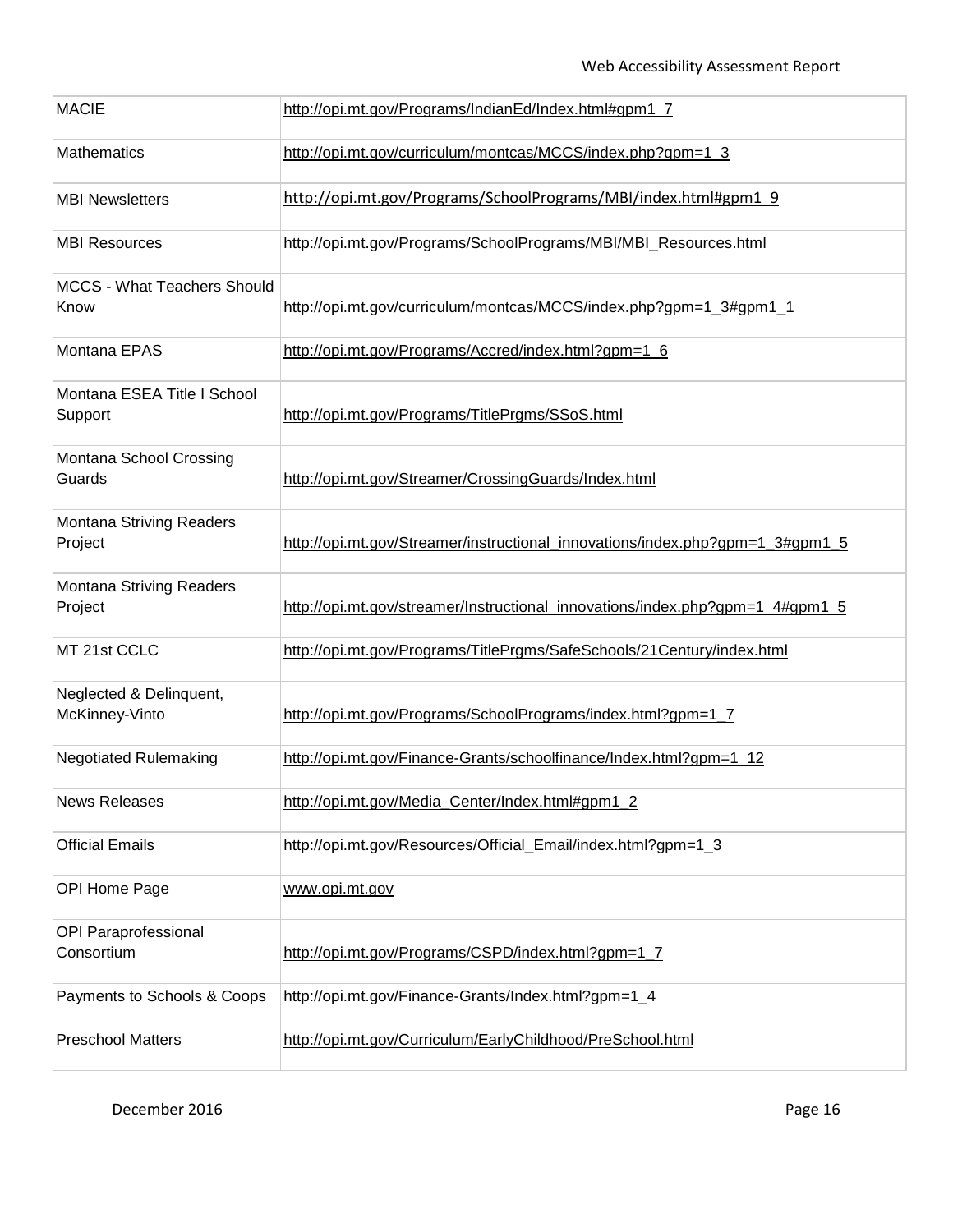| <b>Private/Non-Public Services</b>                           | http://opi.mt.gov/Programs/TitlePrgms/NonPublic/index.html                     |
|--------------------------------------------------------------|--------------------------------------------------------------------------------|
| Programs                                                     | http://opi.mt.gov/Programs/Index.html                                          |
| <b>Regional Education Service</b><br>Areas                   | http://opi.mt.gov/Programs/Index.html?gpm=1_8#gpm1_11                          |
| Reports & Data                                               | http://opi.mt.gov/Reports-Data/Index.html                                      |
| <b>School Computer Equipment</b><br>Program                  | http://opi.mt.gov/Resources/Index.html?gpm=1_22                                |
| School Discipline Data<br>Collection                         | http://opi.mt.gov/Reports-Data/index.html?gpm=1_13                             |
| <b>School Finance County</b>                                 | http://opi.mt.gov/Finance-Grants/schoolfinance/Index.html?gpm=1_5              |
| <b>School Finance Newsletters</b>                            | http://opi.mt.gov/Finance-Grants/schoolfinance/Index.html?gpm=1_17             |
| <b>School Nutrition Programs</b>                             | http://opi.mt.gov/Programs/SchoolPrograms/School Nutrition/index.html?gpm=1 11 |
| <b>Smarter Balanced</b>                                      | http://opi.mt.gov/curriculum/MontCAS/index.html?gpm=1_3                        |
| <b>Special Education</b>                                     | http://opi.mt.gov/Programs/SpecialEd/Index.html                                |
| <b>Special Education Cooperative</b><br><b>Boundaries</b>    | http://opi.mt.gov/Programs/SpecialEd/Index.html#gpm1_13                        |
| <b>Subscribe to Newsletters</b>                              | http://opi.mt.gov/Subscriptions/                                               |
| Suicide Awareness &<br>Prevention - Resources for<br>Parents | http://opi.mt.gov/Programs/HealthTopics/SuicideAware.html#gpm1_2               |
| Teaching & Assessment                                        | http://opi.mt.gov/Curriculum/Index.html                                        |
| <b>TEAMS Compensation</b>                                    | http://opi.mt.gov/Reports-Data/Teams.html#gpm1_4                               |
| The Summer 6 Reading<br>Challenge                            | http://opi.mt.gov/read6books                                                   |
| <b>Title III ELLs</b>                                        | http://opi.mt.gov/Programs/IndianEd/index.html?gpm=1_5#gpm1_5                  |
| Upgrade Class 5 License                                      | http://opi.mt.gov/cert/FAQ/faq.html#upgrade                                    |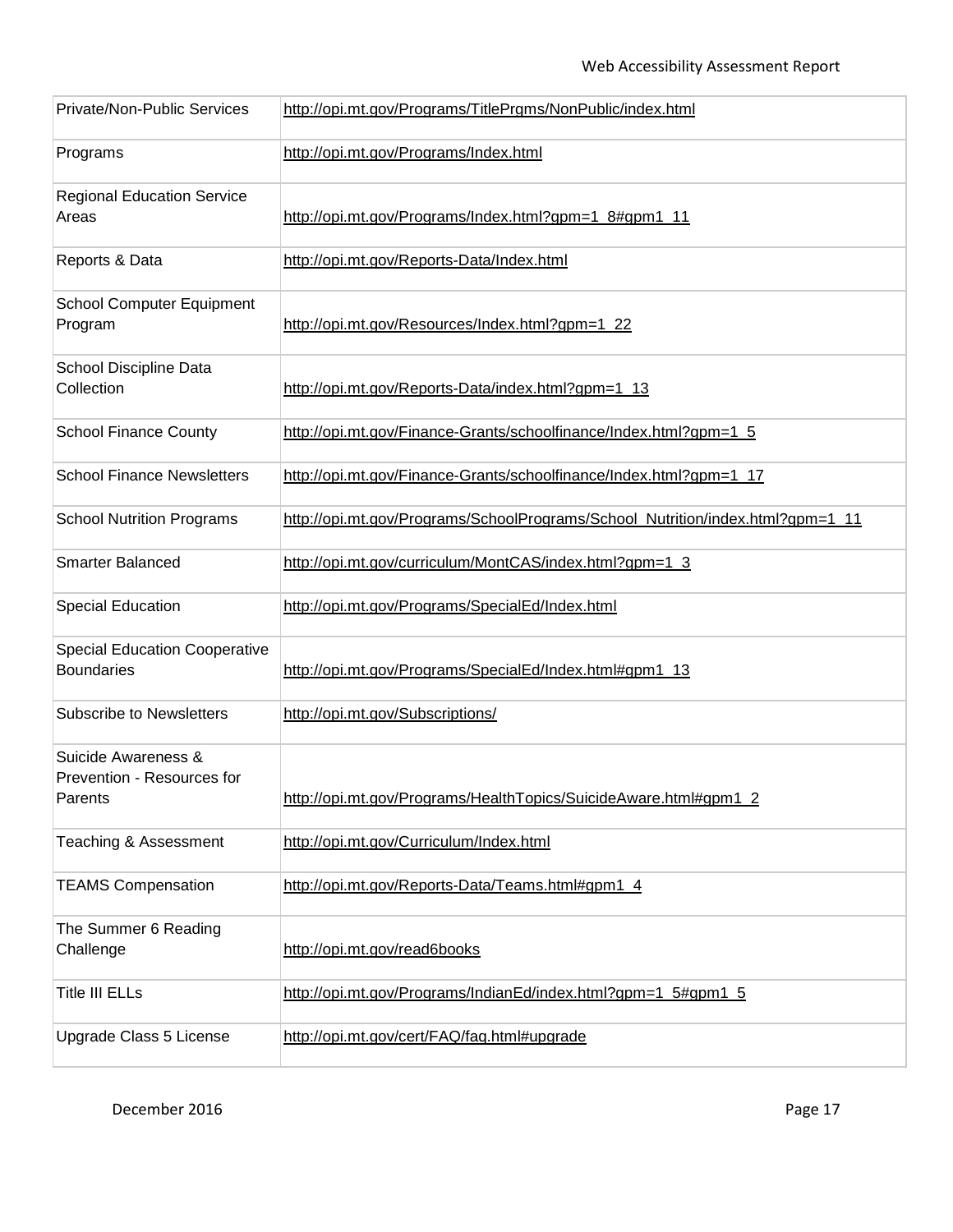| Veterans Education | http://opi.mt.gov/Programs/CTAE/VetEd.html |
|--------------------|--------------------------------------------|
| YRBS Detail Graphs | http://opi.mt.gov/Reports-Data/YRBS.html   |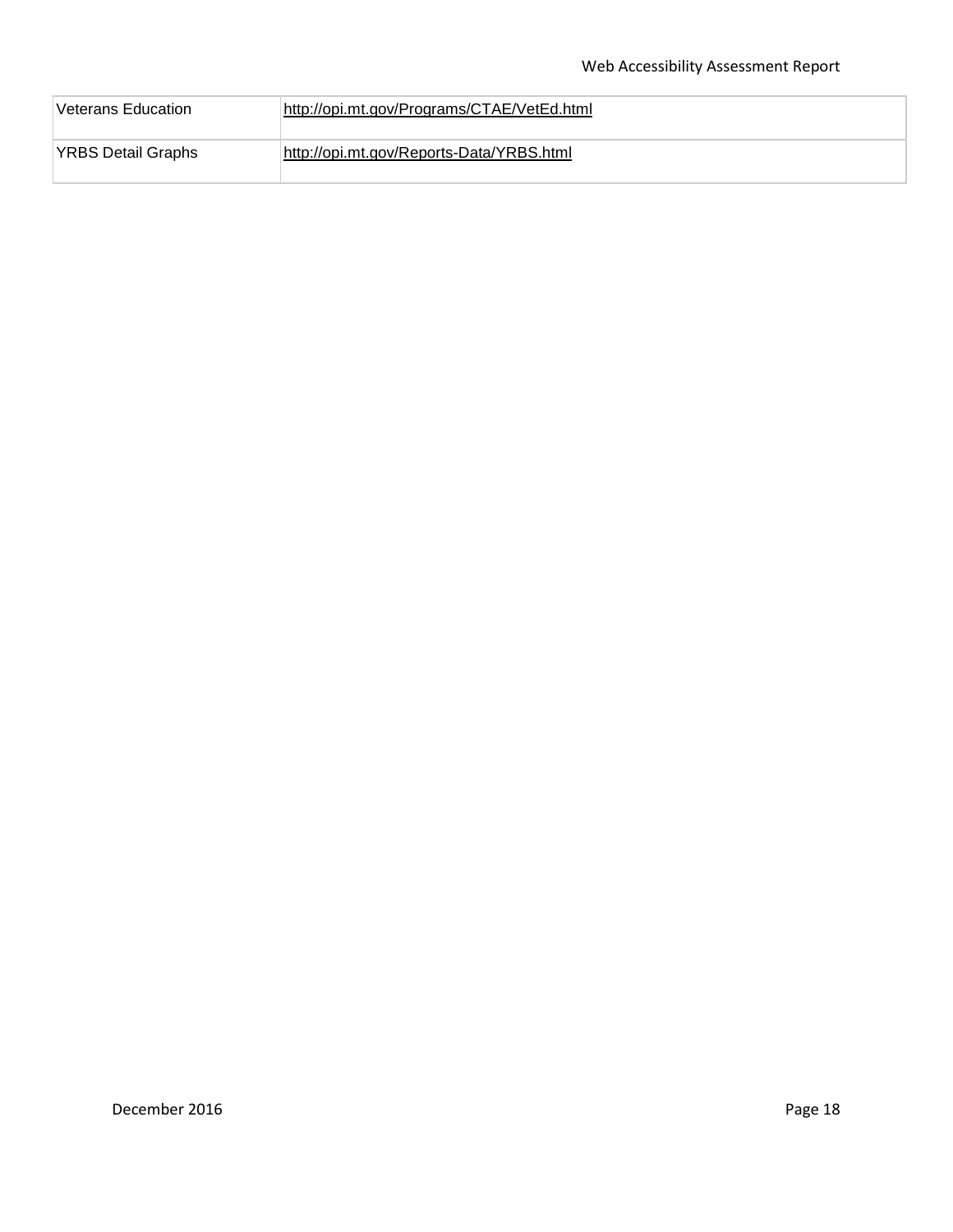

**Appendix B - Website Accessibility Check Questionnaire** 

# **Office of Public Instruction Website Accessibility Check**

### **Webpage Title & Link:**

**Date:** *Click here to enter text.*

**Name:** *Click here to enter text.*

**Browser used**: *Click here to enter text.*

**Software used (if applicable):** *Click here to enter text.*

**Device used:** *Click here to enter text.*

**Note:** There are four types of content that are not referenced in the questions below because the Office of Public Instruction is aware of accessibility issues and currently working to correct deficiencies in these types of content first. They include:

- Portable Document Format (PDF)
- Microsoft Word
- Microsoft Excel
- Microsoft PowerPoint
- Video closed captioning

Should you encounter any of these types of documents, you are not expected to review it for accessibility. If you choose to review one of these types, please record any observations in the 'Final Comments' section at the end of the form.

### **The Review**

Instructions: Check the appropriate box for each question.

### **General Layout**

1. Does the top of each page with navigation links have a "skip navigation" link?

- ☐ YES
- $\Box$  NO
- ☐ NOT APPLICABLE

Enter any additional comments here: *Click here to enter text*.

2. Is content provided in a meaningful order?

December 2016 **Page 19**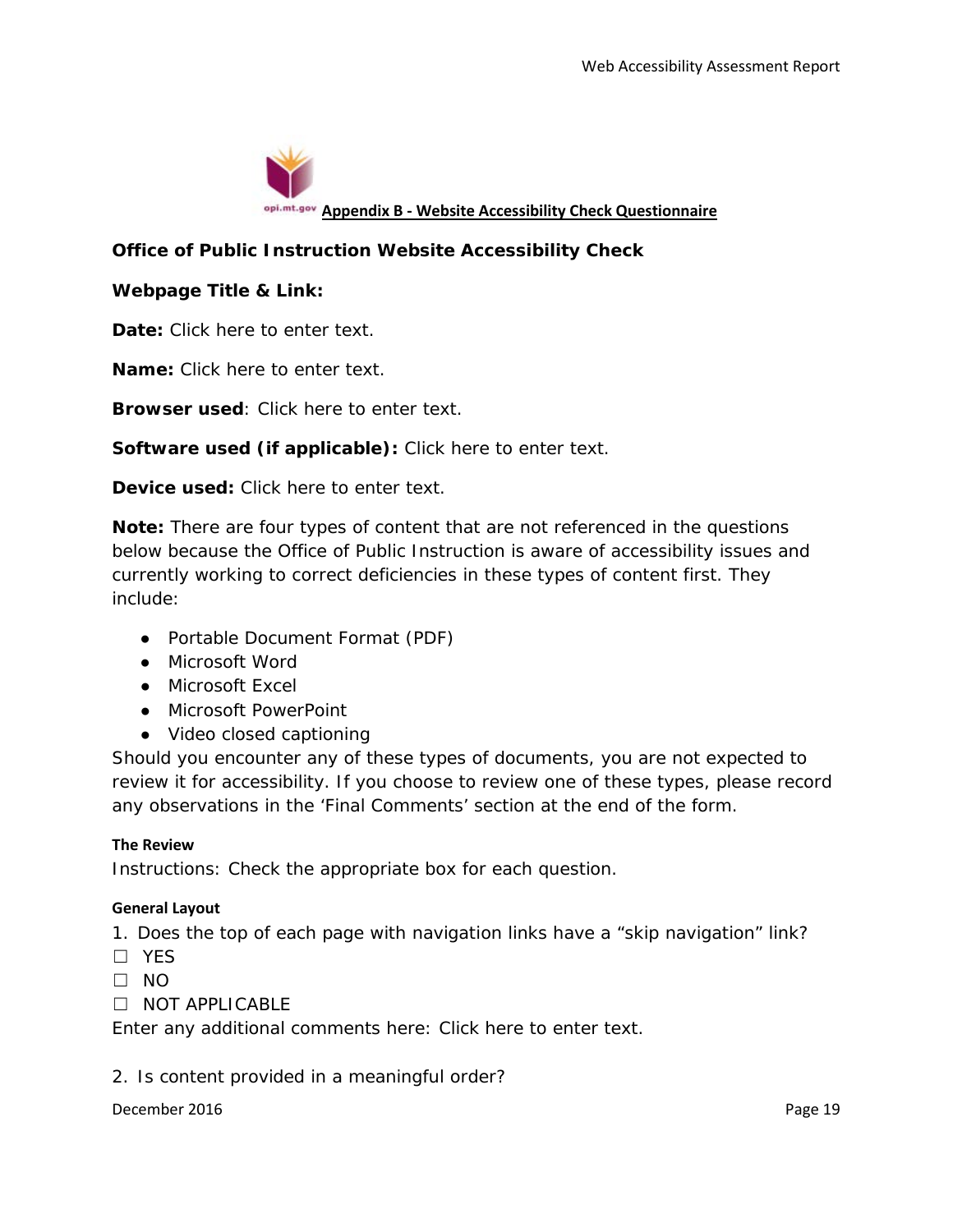☐ YES

 $\Box$  NO

☐ NOT APPLICABLE

Enter any additional comments here: *Click here to enter text*.

3. Is the page text clear and readable?

- ☐ YES
- $\Box$  NO
- ☐ NOT APPLICABLE

Enter any additional comments here: *Click here to enter text*.

4. Are there color elements that cannot be identified, do not provide high contrast,

or content that relies solely on color elements?

☐ YES

 $\Box$  NO

☐ NOT APPLICABLE

Enter any additional comments here: *Click here to enter text*.

### **Keyboard Navigation**

5. Does the keyboard provide access to navigation, in particular the tab, arrow, and enter keys without the use of a mouse? (This includes being able to access all interactive elements within the page structure such as form elements, drop-down menus, buttons, tabs, dialog boxes, and other widgets.)

- ☐ YES
- $\Box$  NO
- ☐ NOT APPLICABLE

Enter any additional comments here: *Click here to enter text*.

6. Does the structure of the page support straightforward navigation with the keyboard, allowing you to quickly access content you are looking for?

- ☐ YES
- ☐ NO

☐ NOT APPLICABLE

Enter any additional comments here: *Click here to enter text*.

7. Using the keyboard for navigation, does the cursor move in a logical flow or order?

- ☐ YES
- $\Box$  NO
- ☐ NOT APPLICABLE

Enter any additional comments here: *Click here to enter text*.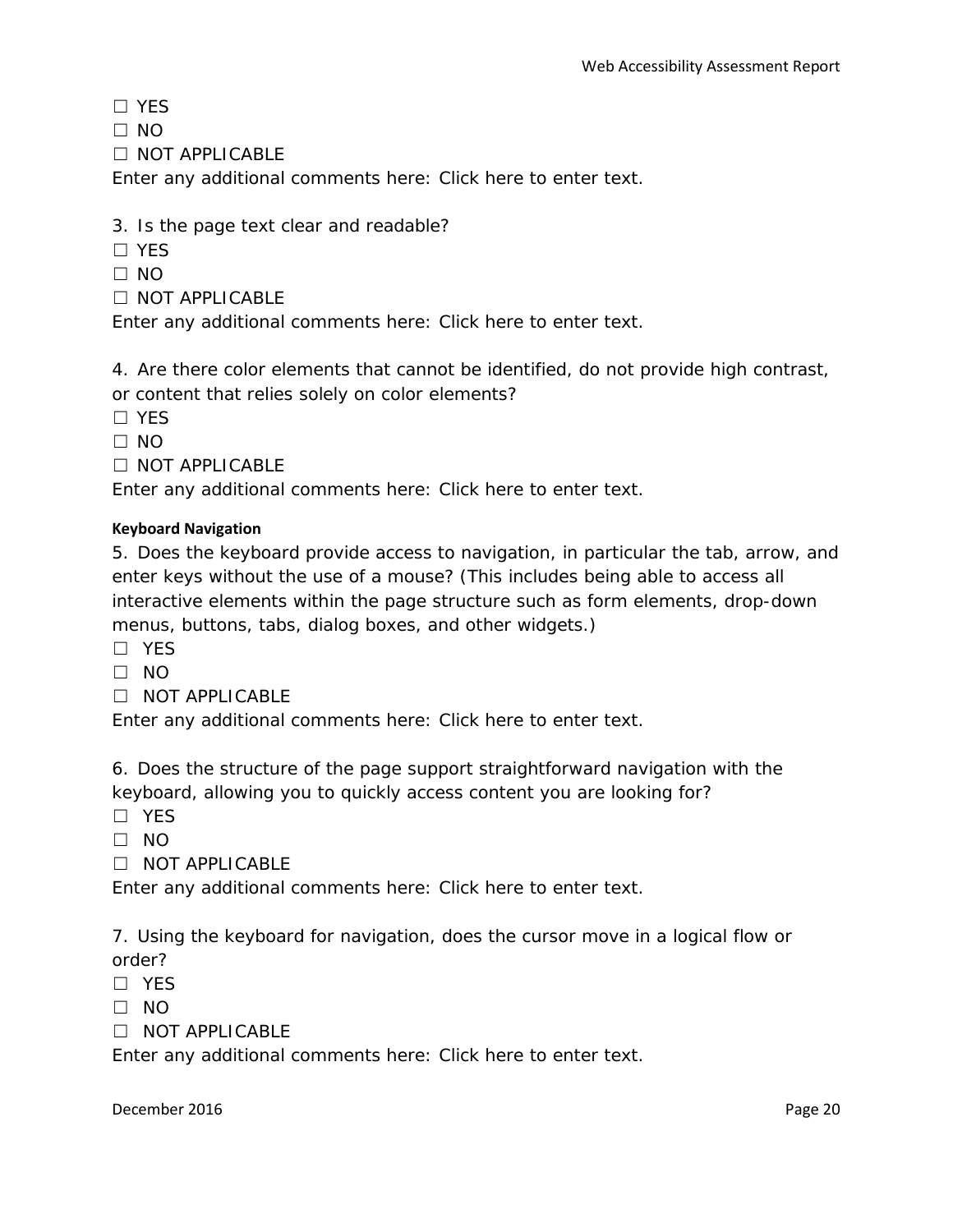### **Multi-Media, Links, and Data**

8. Is there any content that flashes three (3) times or more?

☐ YES

 $\Box$  NO

☐ NOT APPLICABLE

Enter any additional comments here: *Click here to enter text*.

9. Do all links have a text description?

☐ YES

 $\Box$  NO

☐ NOT APPLICABLE

Enter any additional comments here: *Click here to enter text*.

10. Do all the images have HTML tags (such as "alt" tag or long description tag) explaining the content being visually conveyed?

☐ YES

 $\Box$  NO

☐ NOT APPLICABLE

Enter any additional comments here: *Click here to enter text*.

11. Are there images with text being used to present information?

☐ YES

 $\Box$  NO

☐ NOT APPLICABLE

Enter any additional comments here: *Click here to enter text*.

12. Do all video files have text descriptions indicating what the video file is?

☐ YES

 $\Box$  NO

 $\Box$  NOT APPLICABLE

Enter any additional comments here: *Click here to enter text.*

13. Do charts and graphs provide an informative and visible alternative description?

☐ YES

 $\Box$  NO

☐ NOT APPLICABLE

Enter any additional comments here: *Click here to enter text.*

### **Final Comments**

14. Indicate any additional concerns or thoughts not covered in the previous questions in the space provided. *Click here to enter text.*

December 2016 **Page 21**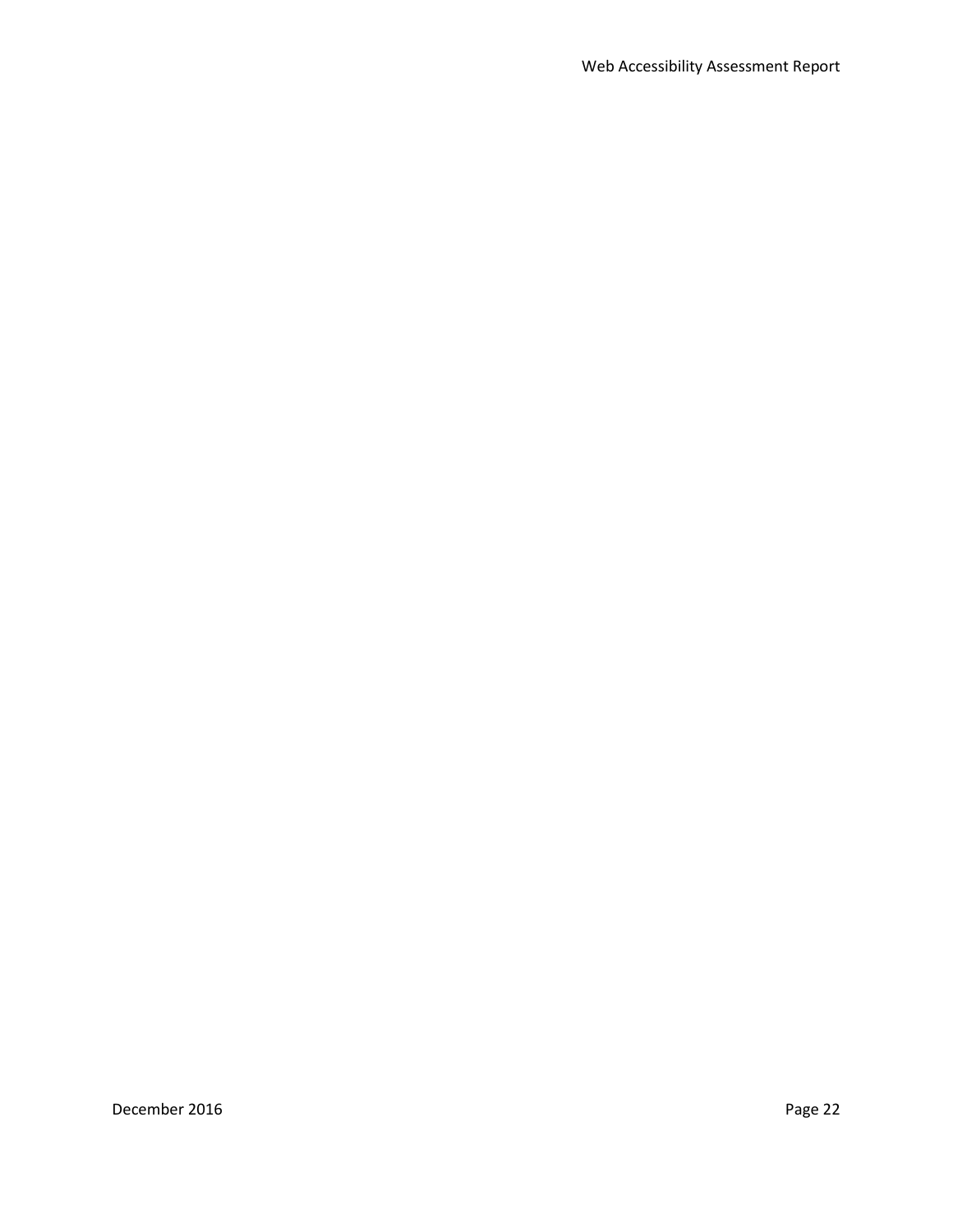| <b>WCAG Level</b> | <b>Success Criterion</b>               | <b>Number of Tests</b> |
|-------------------|----------------------------------------|------------------------|
| Α                 | 1.1.1 Non-text Content                 | 25 Tests               |
| A                 | 1.3.1 Info & Relationships             | 20 Tests               |
| A                 | 1.3.2 Meaningful Sequence              | 5 Tests                |
| A                 | 2.1.1 Keyboard                         | 9 Tests                |
| A                 | 2.1.2 No Keyboard Trap                 | 1 Test                 |
| A                 | 2.2.1 Timing Adjustable                | 1 Test                 |
| Α                 | 2.3.1 Three Flashes or Below Threshold | 2 Tests                |
| Α                 | 2.4.1 Bypass Blocks                    | 5 Tests                |
| A                 | 2.1.2 Page Titled                      | 3 Tests                |
| Α                 | 2.4.3 Focus Order                      | 1 Test                 |
| A                 | 2.4.2 Link Purpose (In Context)        | 7 Tests                |
| Α                 | 3.1.1 Language of Page                 | 3 Tests                |
| Α                 | 3.3.2 Labels or Instructions           | 6 Tests                |
| Α                 | 4.1.1 Parsing                          | 1 Test                 |
| Α                 | 4.1.2 Name, Role, Value                | 15 Tests               |
| AA                | 1.4.5 Images of Text                   | 1 Test                 |
| AA                | 2.4.6 Headings & Labels                | 4 Tests                |
| AAA               | 1.4.7 Low or No Background Audio       | 2 Tests                |
| AAA               | 1.4.8 Visual Presentation              | 3 Tests                |
| AAA               | 2.1.3 Keyboard (No Exception)          | 5 Tests                |
| AAA               | 2.2.4 Interruptions                    | 1 Tests                |
| AAA               | 2.3.2 Three Flashes                    | 2 Tests                |
| AAA               | 2.4.10 Section Headings                | 2 Tests                |

# **Appendix C – Tenon.io Criteria Testing**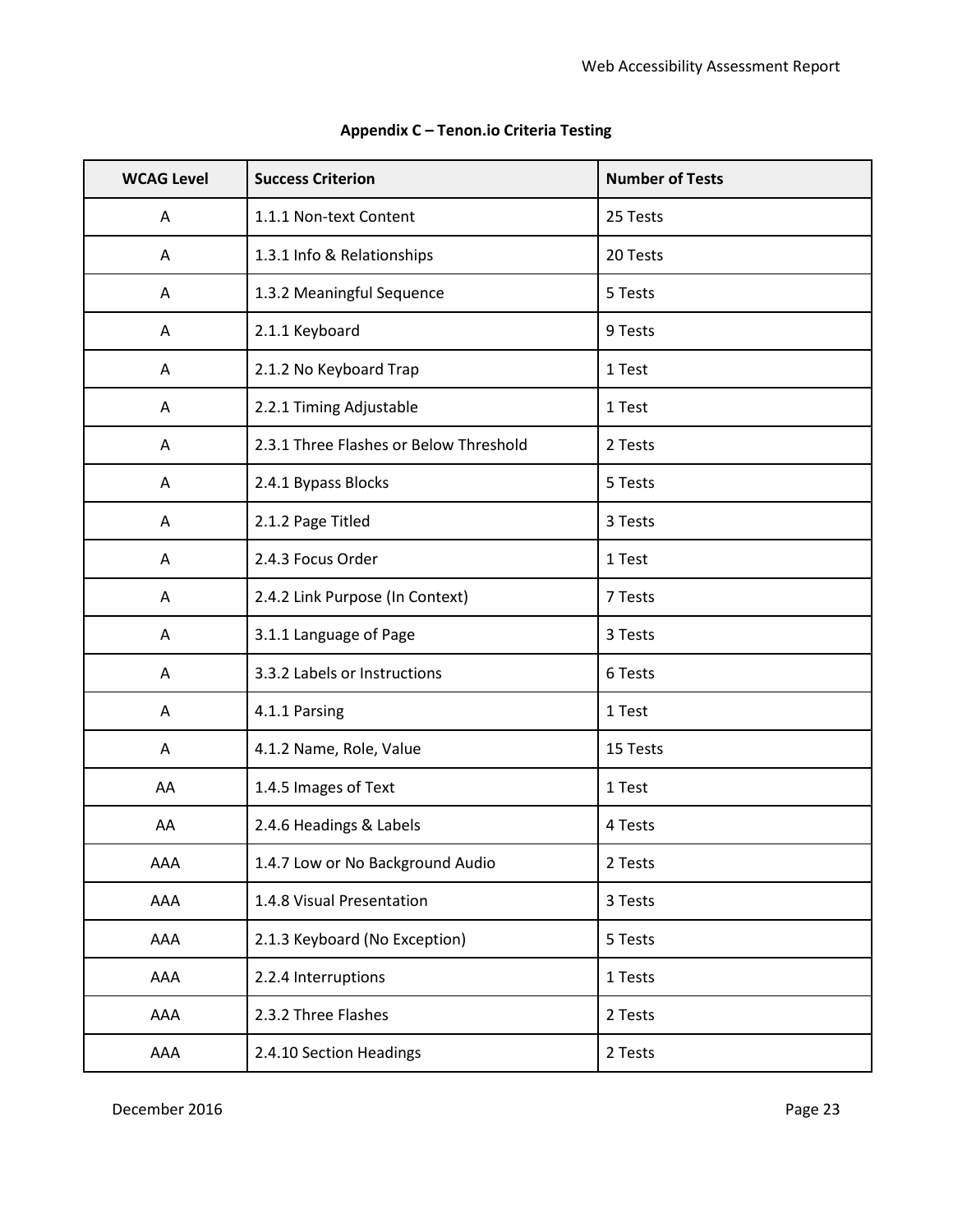| AAA | 2.4.9 Link Purpose (Link Only) | Tests  |
|-----|--------------------------------|--------|
| AAA | Change on Request              | 1 Test |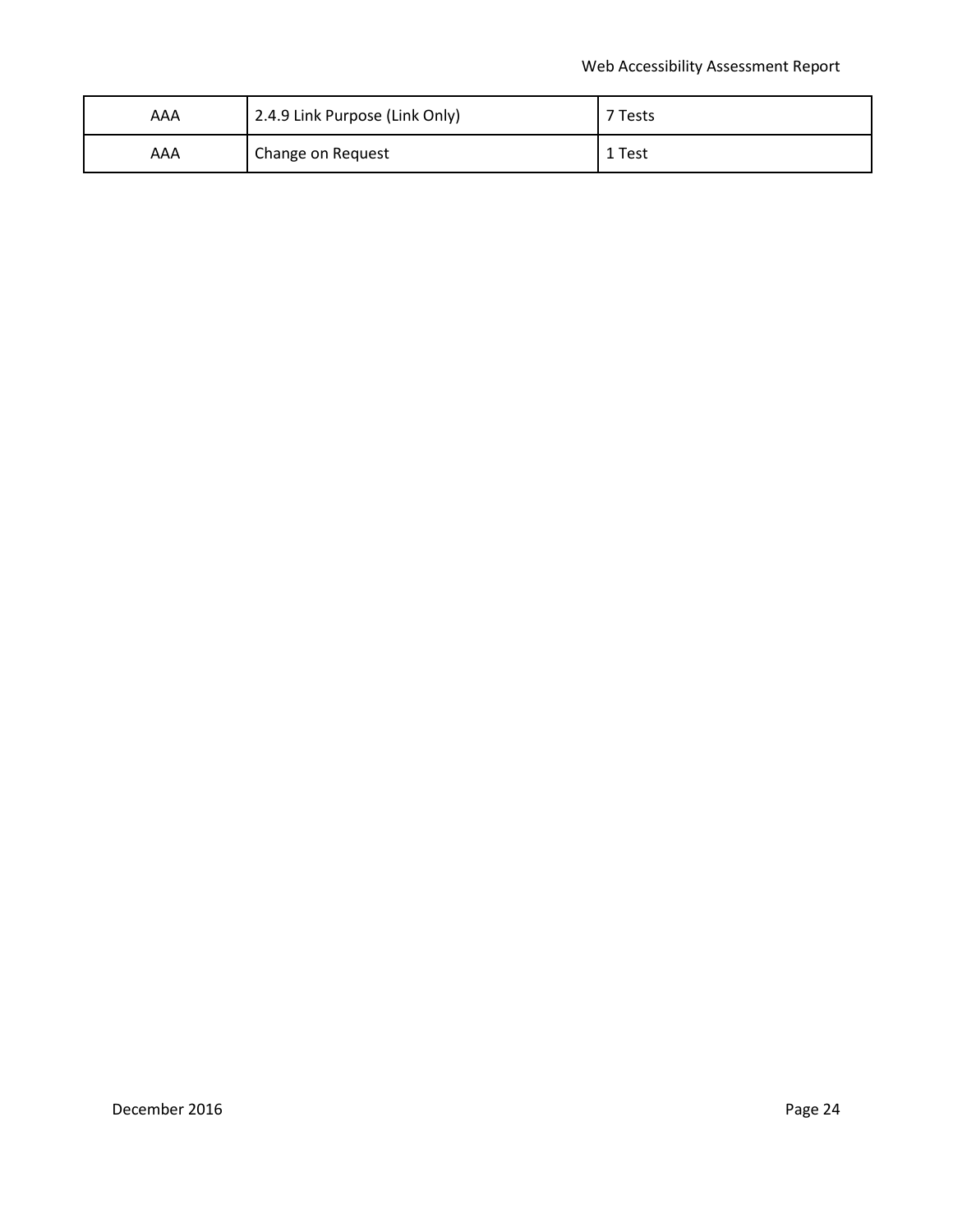| <b>Page Title</b>                             | Tenon.io<br><b>Passing</b> | Tenon.io<br><b>Failing</b> |
|-----------------------------------------------|----------------------------|----------------------------|
| <b>Advisory Panel</b>                         | 81.00%                     | 19.00%                     |
| AIM File Upload Templates                     | 85.00%                     | 15.00%                     |
| <b>Assessment Conference</b>                  | 92.00%                     | 8.00%                      |
| <b>Big Sky Pathways</b>                       | 82.00%                     | 18.00%                     |
| <b>Bully Free Montana</b>                     | 82.00%                     | 18.00%                     |
| <b>Centralized Services Division Internal</b> | 83.00%                     | 17.00%                     |
| Civil Rights                                  | 84.00%                     | 16.00%                     |
| <b>Content Standards Revision</b>             | 85.00%                     | 15.00%                     |
| <b>CSIP</b>                                   | 84.00%                     | 16.00%                     |
| <b>CSPD Regions</b>                           | 84.00%                     | 16.00%                     |
| <b>Deaf-Blind Resources</b>                   | 85.00%                     | 15.00%                     |
| Directory of Montana Schools                  | 84.00%                     | 16.00%                     |
| <b>Discounts for School</b>                   | 84.00%                     | 16.00%                     |
| E-Grants                                      | 81.00%                     | 19.00%                     |
| Early Childhood                               | 77.00%                     | 23.00%                     |
| Early Childhood IDEA                          | 80.00%                     | 20.00%                     |
| <b>Educator Licensure</b>                     | 85.00%                     | 15.00%                     |
| <b>Election Resources</b>                     | 84.00%                     | 16.00%                     |
| <b>ELP</b>                                    | 89.00%                     | 11.00%                     |
| <b>ESEA Title Programs</b>                    | 85.00%                     | 15.00%                     |

# **Appendix D - Webpage Tenon.io Assesment Score**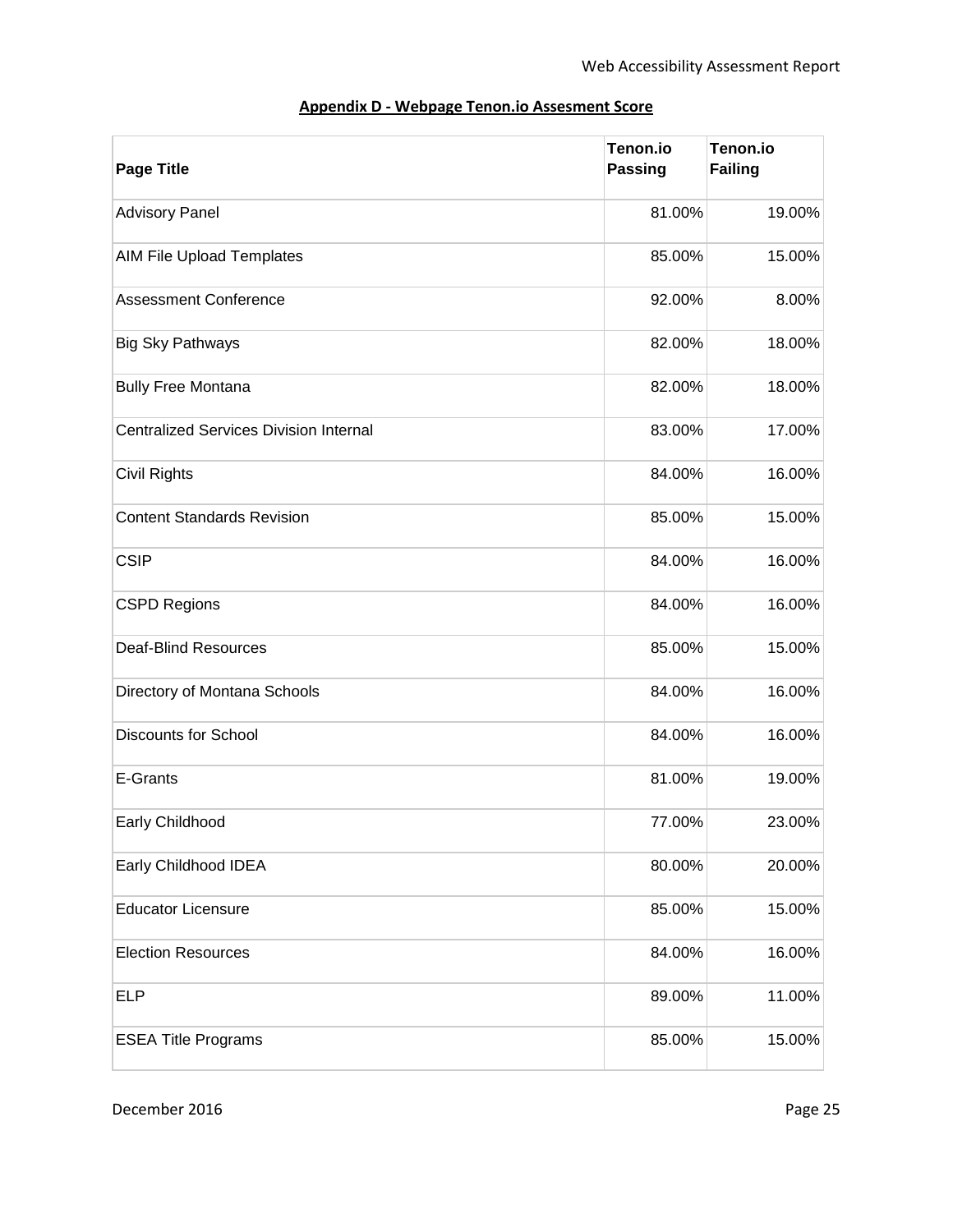| <b>ESSA Plan Timeline</b>                     | 85.00% | 15.00%  |
|-----------------------------------------------|--------|---------|
| Family and Community Engagement               | 81.00% | 19.00%  |
| FAQs                                          | 88.00% | 12.00%  |
| Forms & Publications                          | 82.00% | 18.00%  |
| Fresh Fruit & Vegetable Program               | 84.00% | 16.00%  |
| <b>GEMS</b>                                   | 84.00% | 16.00%  |
| <b>General Interest</b>                       | 92.00% | 8.00%   |
| Gifted & Talented                             | 81.00% | 19.00%  |
| <b>GMM Legislation</b>                        | 87.00% | 13.00%  |
| <b>Graduation Matters</b>                     | 84.00% | 16.00%  |
| <b>Health Science Education</b>               | 82.00% | 18.00%  |
| <b>Hearing Conservation Program</b>           | 81.00% | 19.00%  |
| <b>HiSet Options Program</b>                  | 85.00% | 15.00%  |
| <b>IEFA</b>                                   | 81.00% | 19.00%  |
| <b>IEFA Professional Development</b>          | 83.00% | 17.00%  |
| Indian Education Curriculum & Resources - Art | 84.00% | 16.00%  |
| <b>ITunes U</b>                               | 82.00% | 18.00%  |
| K-12 Academic Standards                       | 84.00% | 16.00%  |
| K20 Data Project                              | 84.00% | 16.00%  |
| <b>Legal Division</b>                         | 92.00% | 8.00%   |
| <b>MACIE</b>                                  | 85.00% | 15.00%  |
| Mathematics                                   | 85.00% | 15.00%  |
| <b>MBI Newsletters</b>                        | 84.00% | 16.00%  |
| December 2016                                 |        | Page 26 |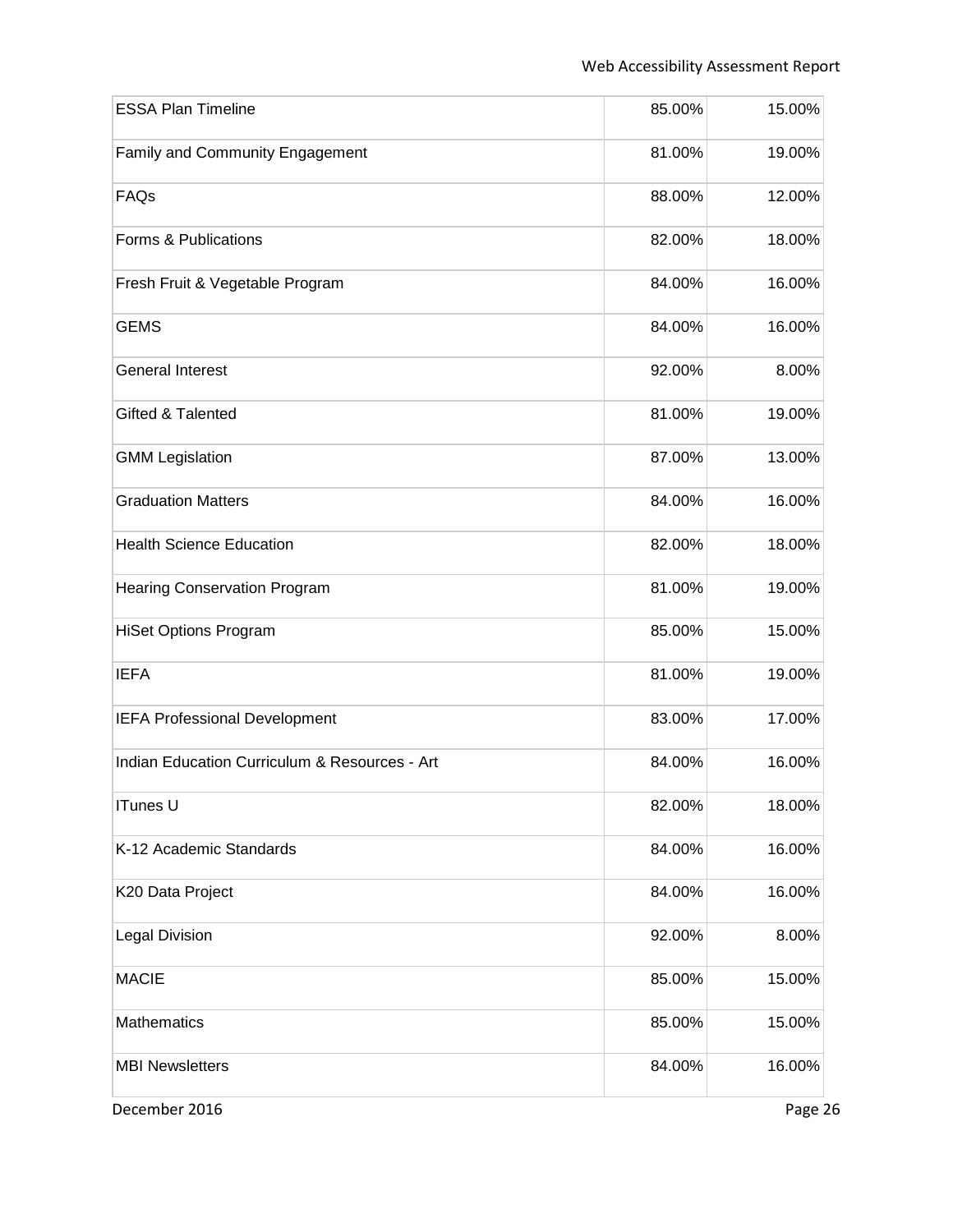| <b>MBI Resources</b>                    | 92.00% | 8.00%   |
|-----------------------------------------|--------|---------|
|                                         |        |         |
| <b>MCCS - What Teachers Should Know</b> | 85.00% | 15.00%  |
| Montana EPAS                            | 84.00% | 16.00%  |
| Montana ESEA Title I School Support     | 82.00% | 18.00%  |
| Montana School Crossing Guards          | 82.00% | 18.00%  |
| Montana Striving Readers Project        | 82.00% | 18.00%  |
| Montana Striving Readers Project        | 84.00% | 16.00%  |
| MT 21st CCLC                            | 81.00% | 19.00%  |
| Neglected & Delinquent, McKinney-Vinto  | 85.00% | 15.00%  |
| <b>Negotiated Rulemaking</b>            | 84.00% | 16.00%  |
| <b>News Releases</b>                    | 89.00% | 11.00%  |
| <b>Official Emails</b>                  | 89.00% | 11.00%  |
| OPI Home Page                           | 85.00% | 15.00%  |
| OPI Paraprofessional Consortium         | 84.00% | 16.00%  |
| Payments to Schools & Coops             | 84.00% | 16.00%  |
| <b>Preschool Matters</b>                | 84.00% | 16.00%  |
| Private/Non-Public Services             | 85.00% | 15.00%  |
| Programs                                | 84.00% | 16.00%  |
| <b>Regional Education Service Areas</b> | 84.00% | 16.00%  |
| Reports & Data                          | 91.00% | 9.00%   |
| School Computer Equipment Program       | 84.00% | 16.00%  |
| School Discipline Data Collection       | 84.00% | 16.00%  |
| <b>School Finance County</b>            | 84.00% | 16.00%  |
| December 2016                           |        | Page 27 |